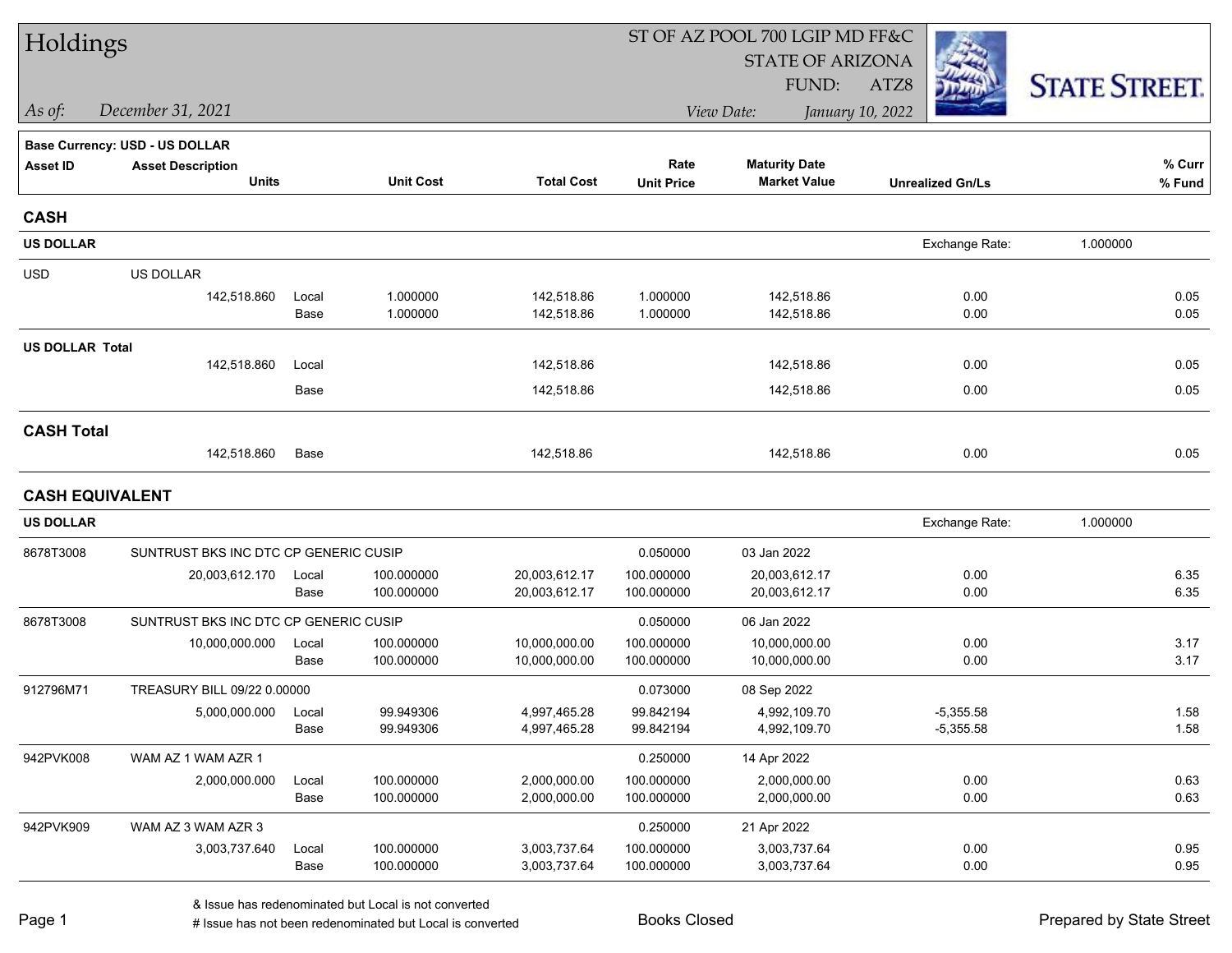|  | <b>Holdings</b> |
|--|-----------------|
|--|-----------------|

**Maturity Date**

STATE OF ARIZONA

ATZ8



**% Fund**

**% Curr**

*December 31, 2021 As of: View Date: January 10, 2022*

**Base Currency: USD - US DOLLAR**

FUND:

|                        | <b>Units</b>                           |                                        | <b>Unit Cost</b> | <b>Total Cost</b> | <b>Unit Price</b>      | <b>Market Value</b> | <b>Unrealized Gn/Ls</b> | % Fun    |
|------------------------|----------------------------------------|----------------------------------------|------------------|-------------------|------------------------|---------------------|-------------------------|----------|
| 942PVL006              | WAM AZ 4 WAM AZR 4                     |                                        |                  |                   | 0.000000               | 01 Jan 2022         |                         |          |
|                        | 10,012,824.780                         | Local                                  | 100.000000       | 10,012,824.78     | 100.000000             | 10,012,824.78       | 0.00                    | 3.18     |
|                        |                                        | Base                                   | 100.000000       | 10,012,824.78     | 100.000000             | 10,012,824.78       | 0.00                    | 3.18     |
| 942PVNII4              | WAM AZ 7 WAM AZR 7                     |                                        |                  |                   | 0.250000               | 15 Dec 2022         |                         |          |
|                        | 2,012,465.830                          | Local                                  | 100.000000       | 2,012,465.83      | 100.000000             | 2,012,465.83        | 0.00                    | 0.64     |
|                        |                                        | Base                                   | 100.000000       | 2,012,465.83      | 100.000000             | 2,012,465.83        | 0.00                    | 0.64     |
| 95763A914              | WESTERN ALLIANCE BANCORP PP            |                                        |                  |                   | 0.250000               | 23 Jun 2022         |                         |          |
|                        | 5,004,983.710                          | Local                                  | 100.000000       | 5,004,983.71      | 100.000000             | 5,004,983.71        | 0.00                    | 1.59     |
|                        |                                        | Base                                   | 100.000000       | 5,004,983.71      | 100.000000             | 5,004,983.71        | 0.00                    | 1.59     |
| <b>US DOLLAR Total</b> |                                        |                                        |                  |                   |                        |                     |                         |          |
|                        | 57,037,624.130                         | Local                                  |                  | 57,035,089.41     |                        | 57,029,733.83       | $-5,355.58$             | 18.10    |
|                        |                                        | Base                                   |                  | 57,035,089.41     |                        | 57,029,733.83       | $-5,355.58$             | 18.10    |
|                        | <b>CASH EQUIVALENT Total</b>           |                                        |                  |                   |                        |                     |                         |          |
|                        | 57,037,624.130                         | Base                                   |                  | 57,035,089.41     |                        | 57,029,733.83       | $-5,355.58$             | 18.10    |
| <b>FIXED INCOME</b>    |                                        |                                        |                  |                   |                        |                     |                         |          |
| <b>US DOLLAR</b>       |                                        |                                        |                  |                   |                        |                     | Exchange Rate:          | 1.000000 |
| 36178GHQ0              | GNMA POOL AA8339 GN 08/27 FIXED 3      |                                        |                  |                   | 3.000000               | 15 Aug 2027         |                         |          |
|                        | 546.924.900                            | Local                                  | 102.606184       | 561,178.77        | 104.257517             | 570.210.32          | 9.031.55                | 0.18     |
| Original Face:         | 5,000,000.000                          | Base                                   | 102.606184       | 561,178.77        | 104.257517             | 570,210.32          | 9,031.55                | 0.18     |
| 36179MAF7              | GNMA II POOL MA0006 G2 04/27 FIXED 2.5 |                                        |                  |                   | 2.500000               | 20 Apr 2027         |                         |          |
|                        | 439,354.450                            | Local                                  | 101.984311       | 448,072.61        | 102.372220             | 449,776.90          | 1,704.29                | 0.14     |
| Original Face:         | 4,372,786.000                          | Base                                   | 101.984311       | 448,072.61        | 102.372220             | 449,776.90          | 1,704.29                | 0.14     |
| 36179MCH1              |                                        | GNMA II POOL MA0072 G2 05/27 FIXED 2.5 |                  |                   | 2.500000               | 20 May 2027         |                         |          |
|                        | 536,211.550                            | Local                                  | 101.751523       | 545,603.42        | 103.340650             | 554,124.50          | 8,521.08                | 0.18     |
| Original Focal         | E 000.000.000                          | Doon <sup>1</sup>                      | 10170100         | EAE COO AO        | 102.2100E <sub>D</sub> | $EEA$ 404 $E0$      | 0.524.00                | 0.10     |

**Asset ID Asset Description Rate**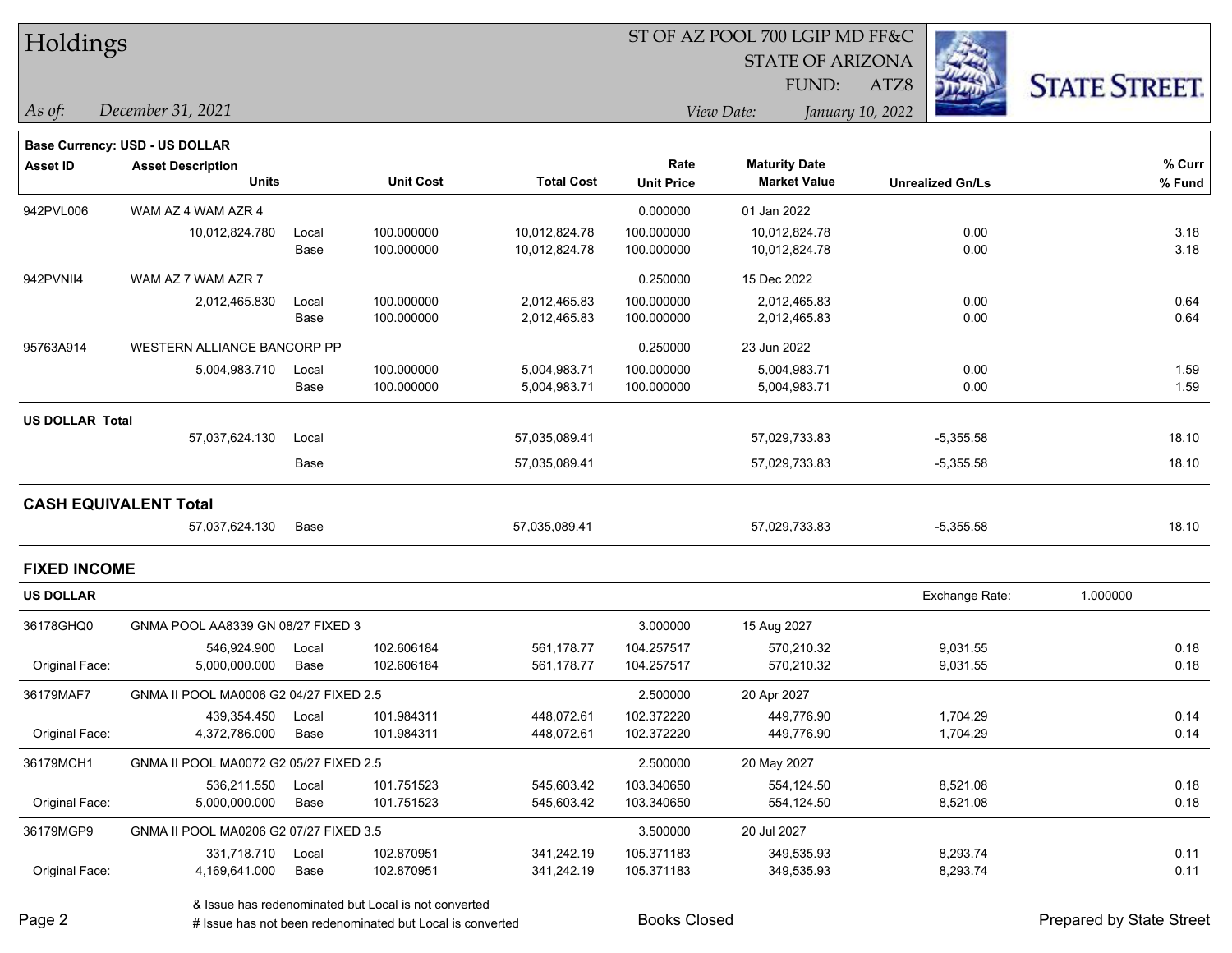| Holdings |  |
|----------|--|
|----------|--|

STATE OF ARIZONA

ATZ8



*December 31, 2021 As of: View Date: January 10, 2022*

FUND:

|                 | <b>Base Currency: USD - US DOLLAR</b>     |                                   |                  |                   |                   |                      |                         |        |
|-----------------|-------------------------------------------|-----------------------------------|------------------|-------------------|-------------------|----------------------|-------------------------|--------|
| <b>Asset ID</b> | <b>Asset Description</b>                  |                                   |                  |                   | Rate              | <b>Maturity Date</b> |                         | % Curr |
|                 | <b>Units</b>                              |                                   | <b>Unit Cost</b> | <b>Total Cost</b> | <b>Unit Price</b> | <b>Market Value</b>  | <b>Unrealized Gn/Ls</b> | % Fund |
| 36179NDH8       | GNMA II POOL MA1004 G2 05/43 FIXED 3      |                                   |                  |                   | 3.000000          | 20 May 2043          |                         |        |
|                 | 217,929.080                               | Local                             | 101.083242       | 220,289.78        | 102.140532        | 222,593.92           | 2,304.14                | 0.07   |
| Original Face:  | 2,000,000.000                             | Base                              | 101.083242       | 220,289.78        | 102.140532        | 222,593.92           | 2,304.14                | 0.07   |
| 36202F3T1       | GNMA II POOL 005310 G2 02/27 FIXED 3.5    |                                   |                  | 3.500000          | 20 Feb 2027       |                      |                         |        |
|                 | 131,483.330                               | Local                             | 101.876268       | 133,950.31        | 103.903578        | 136,615.88           | 2,665.57                | 0.04   |
| Original Face:  | 2,910,888.000                             | Base                              | 101.876268       | 133,950.31        | 103.903578        | 136,615.88           | 2,665.57                | 0.04   |
| 36225E3Y6       | GNMA II POOL 082614 G2 09/40 FLOATING VAR |                                   |                  |                   | 1.625000          | 20 Sep 2040          |                         |        |
|                 | 415,352.540                               | Local                             | 102.873179       | 427,286.36        | 104.013697        | 432,023.53           | 4,737.17                | 0.14   |
| Original Face:  | 9,450,000.000                             | Base                              | 102.873179       | 427,286.36        | 104.013697        | 432,023.53           | 4,737.17                | 0.14   |
| 3622A2EM0       | GNMA POOL 783740 GN 12/27 FIXED 2.5       |                                   |                  |                   | 2.500000          | 15 Dec 2027          |                         |        |
|                 | 284,940.970                               | Local                             | 100.897467       | 287,498.22        | 103.356118        | 294,503.93           | 7,005.71                | 0.09   |
| Original Face:  | 2,500,000.000                             | Base                              | 100.897467       | 287,498.22        | 103.356118        | 294,503.93           | 7,005.71                | 0.09   |
| 3622A2F31       | GNMA II POOL 783786 G2 06/28 FIXED 2.5    |                                   |                  |                   | 2.500000          | 20 Jun 2028          |                         |        |
|                 | 198,835.670                               | Local                             | 100.872178       | 200,569.87        | 103.357954        | 205,512.48           | 4,942.61                | 0.07   |
| Original Face:  | 1,500,000.000                             | Base                              | 100.872178       | 200,569.87        | 103.357954        | 205,512.48           | 4,942.61                | 0.07   |
| 36230M3Y1       |                                           | GNMA POOL 753515 GN 11/40 FIXED 4 |                  |                   | 4.000000          | 15 Nov 2040          |                         |        |
|                 | 355,746.460                               | Local                             | 105.034723       | 373,657.31        | 108.625440        | 386,431.16           | 12,773.85               | 0.12   |
| Original Face:  | 5,872,458.000                             | Base                              | 105.034723       | 373,657.31        | 108.625440        | 386,431.16           | 12,773.85               | 0.12   |
| 36241KZ76       | GNMA POOL 782566 GN 02/24 FIXED 5.5       |                                   |                  |                   | 5.500000          | 15 Feb 2024          |                         |        |
|                 | 7,804.060                                 | Local                             | 101.131334       | 7,892.35          | 103.380890        | 8,067.91             | 175.56                  | 0.00   |
| Original Face:  | 1,000,000.000                             | Base                              | 101.131334       | 7,892.35          | 103.380890        | 8,067.91             | 175.56                  | 0.00   |
| 36290TK65       | GNMA POOL 616917 GN 12/35 FIXED 5         |                                   |                  |                   | 5.000000          | 15 Dec 2035          |                         |        |
|                 | 24,149.220                                | Local                             | 104.218563       | 25,167.97         | 112.590916        | 27,189.83            | 2,021.86                | 0.01   |
| Original Face:  | 1,000,000.000                             | Base                              | 104.218563       | 25,167.97         | 112.590916        | 27,189.83            | 2,021.86                | 0.01   |
| 36294XCP9       | GNMA POOL 662578 GN 09/22 FIXED 5         |                                   |                  |                   | 5.000000          | 15 Sep 2022          |                         |        |
|                 | 87.450                                    | Local                             | 100.308748       | 87.72             | 101.521086        | 88.78                | 1.06                    | 0.00   |
| Original Face:  | 25,000.000                                | Base                              | 100.308748       | 87.72             | 101.521086        | 88.78                | 1.06                    | 0.00   |
| 36297KGS4       | GNMA POOL 714009 GN 10/39 FIXED 5         |                                   |                  |                   | 5.000000          | 15 Oct 2039          |                         |        |
|                 | 49,458.980                                | Local                             | 102.983907       | 50,934.79         | 115.516009        | 57,133.04            | 6,198.25                | 0.02   |

Original Face: 2,000,000.000 Base 102.983907 50,934.79 115.516009 57,133.04 6,198.25 0.02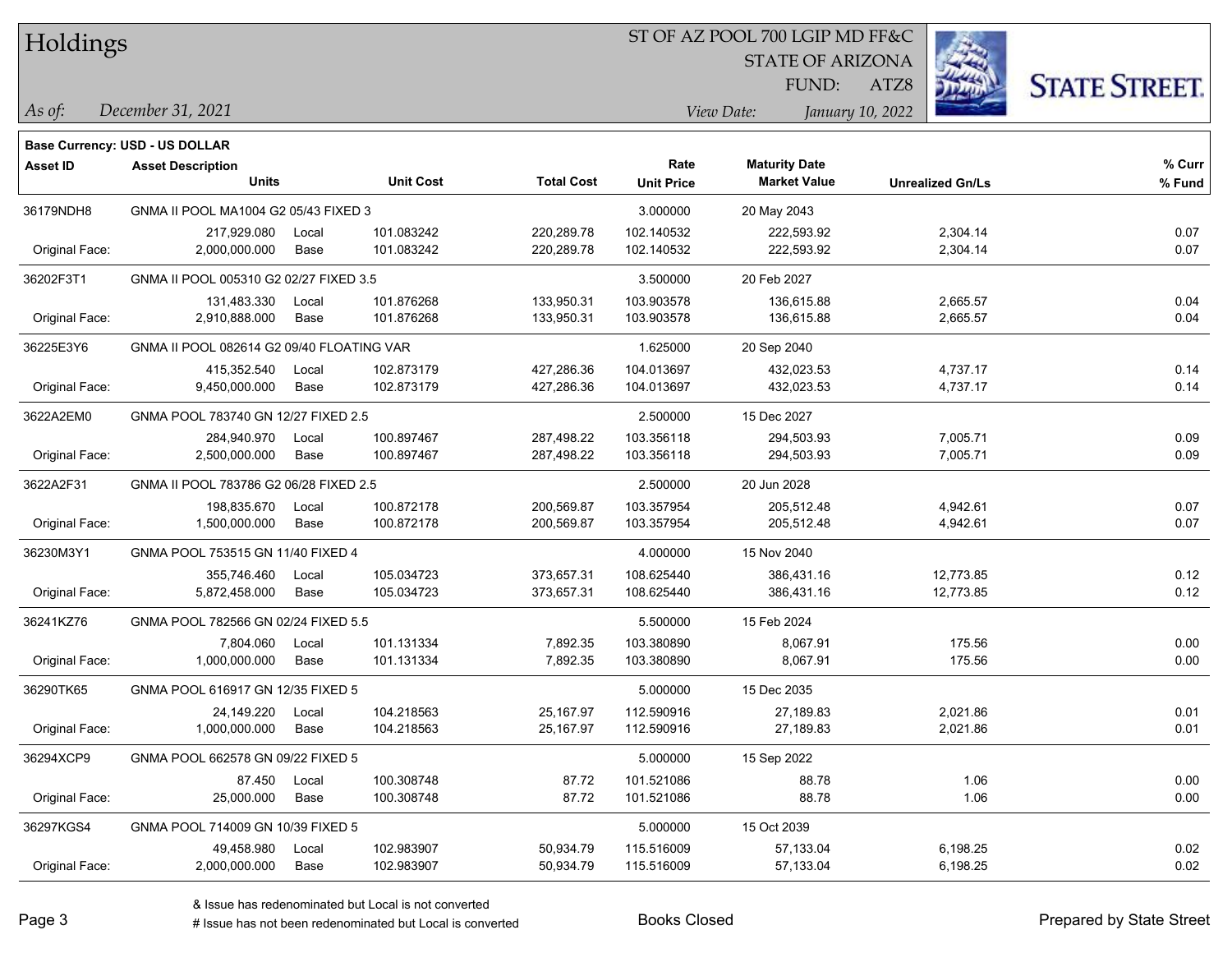#### ST OF AZ POOL 700 LGIP MD FF&C

STATE OF ARIZONA

ATZ8



*December 31, 2021 As of: View Date: January 10, 2022*

|                 | Base Currency: USD - US DOLLAR                 |       |                  |                   |                   |                      |                         |        |
|-----------------|------------------------------------------------|-------|------------------|-------------------|-------------------|----------------------|-------------------------|--------|
| <b>Asset ID</b> | <b>Asset Description</b>                       |       |                  |                   | Rate              | <b>Maturity Date</b> |                         | % Curr |
|                 | <b>Units</b>                                   |       | <b>Unit Cost</b> | <b>Total Cost</b> | <b>Unit Price</b> | <b>Market Value</b>  | <b>Unrealized Gn/Ls</b> | % Fund |
| 38375UAN0       | GOVERNMENT NATIONAL MORTGAGE A GNR 2013 H21 FB |       |                  |                   | 0.775250          | 20 Sep 2063          |                         |        |
|                 | 614,365.320                                    | Local | 100.415666       | 616,919.03        | 100.478550        | 617,305.37           | 386.34                  | 0.20   |
| Original Face:  | 1,500,000.000                                  | Base  | 100.415666       | 616,919.03        | 100.478550        | 617,305.37           | 386.34                  | 0.20   |
| 38375UDJ6       | GOVERNMENT NATIONAL MORTGAGE A GNR 2014 H04 FB |       |                  |                   | 0.725250          | 20 Feb 2064          |                         |        |
|                 | 680,811.220                                    | Local | 100.366660       | 683,307.48        | 100.463860        | 683,969.23           | 661.75                  | 0.22   |
| Original Face:  | 1,530,000.000                                  | Base  | 100.366660       | 683,307.48        | 100.463860        | 683,969.23           | 661.75                  | 0.22   |
| 38376R4Z6       | GOVERNMENT NATIONAL MORTGAGE A GNR 2017 H14 FB |       |                  |                   | 1.031130          | 20 Jun 2067          |                         |        |
|                 | 773,091.520                                    | Local | 101.971878       | 788,335.94        | 100.564170        | 777,453.07           | $-10,882.87$            | 0.25   |
| Original Face:  | 1,200,000.000                                  | Base  | 101.971878       | 788,335.94        | 100.564170        | 777,453.07           | $-10,882.87$            | 0.25   |
| 38377YWD8       | GOVERNMENT NATIONAL MORTGAGE A GNR 2011 140 PC |       |                  | 2.000000          | 16 Aug 2039       |                      |                         |        |
|                 | 121,314.580                                    | Local | 100.959654       | 122,478.78        | 100.719420        | 122,187.34           | $-291.44$               | 0.04   |
| Original Face:  | 2,720,000.000                                  | Base  | 100.959654       | 122,478.78        | 100.719420        | 122,187.34           | $-291.44$               | 0.04   |
| 38378B4Q9       | GOVERNMENT NATIONAL MORTGAGE A GNR 2013 7 C    |       |                  |                   | 2.637000          | 16 May 2051          |                         |        |
|                 | 81,319.480                                     | Local | 101.441069       | 82,491.35         | 100.632150        | 81,833.54            | $-657.81$               | 0.03   |
| Original Face:  | 4,000,000.000                                  | Base  | 101.441069       | 82,491.35         | 100.632150        | 81,833.54            | $-657.81$               | 0.03   |
| 38378H4K9       | GOVERNMENT NATIONAL MORTGAGE A GNR 2012 124 KB |       |                  |                   | 2.000000          | 20 Jul 2042          |                         |        |
|                 | 1,105,228.340                                  | Local | 101.939261       | 1,126,661.60      | 101.453560        | 1,121,293.50         | $-5,368.10$             | 0.36   |
| Original Face:  | 4,400,000.000                                  | Base  | 101.939261       | 1,126,661.60      | 101.453560        | 1,121,293.50         | $-5,368.10$             | 0.36   |
| 38378KBF5       | GOVERNMENT NATIONAL MORTGAGE A GNR 2013 30 A   |       |                  |                   | 1.500000          | 16 May 2042          |                         |        |
|                 | 443,952.360                                    | Local | 99.397005        | 441,275.35        | 100.294760        | 445,260.95           | 3,985.60                | 0.14   |
| Original Face:  | 3,000,000.000                                  | Base  | 99.397005        | 441,275.35        | 100.294760        | 445,260.95           | 3,985.60                | 0.14   |
| 38378KRR2       | GOVERNMENT NATIONAL MORTGAGE A GNR 2013 78 AF  |       |                  |                   | 2.426180          | 16 Mar 2048          |                         |        |
|                 | 214,998.770                                    | Local | 100.573803       | 216,232.44        | 101.188360        | 217,553.73           | 1,321.29                | 0.07   |
| Original Face:  | 1,000,000.000                                  | Base  | 100.573803       | 216,232.44        | 101.188360        | 217,553.73           | 1,321.29                | 0.07   |
| 38378XEW7       | GOVERNMENT NATIONAL MORTGAGE A GNR 2014 101 AD |       |                  |                   | 3.000000          | 16 Jul 2050          |                         |        |
|                 | 210,842.900                                    | Local | 101.231490       | 213,439.41        | 100.066230        | 210,982.54           | $-2,456.87$             | 0.07   |
| Original Face:  | 1,000,000.000                                  | Base  | 101.231490       | 213,439.41        | 100.066230        | 210,982.54           | $-2,456.87$             | 0.07   |
| 38378XJS1       | GOVERNMENT NATIONAL MORTGAGE A GNR 2014 124 AC |       |                  |                   | 2.154000          | 16 May 2054          |                         |        |
|                 | 0.010                                          | Local | 100.000000       | 0.01              | 100.795220        | 0.01                 | 0.00                    | 0.00   |
|                 |                                                | Base  | 100.000000       | 0.01              | 100.795220        | 0.01                 | 0.00                    | 0.00   |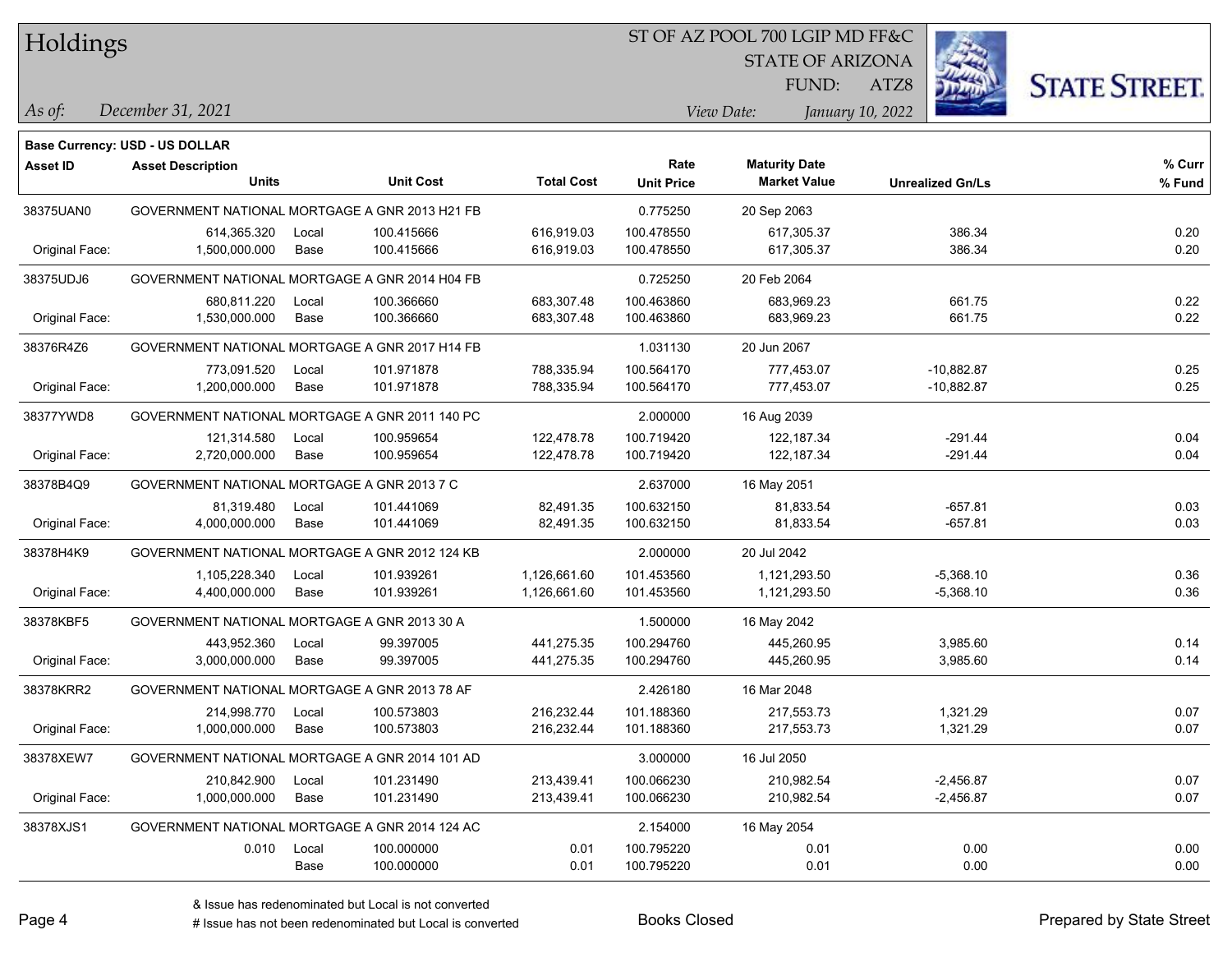## ST OF AZ POOL 700 LGIP MD FF&C

STATE OF ARIZONA

ATZ8



*December 31, 2021 As of: View Date: January 10, 2022*

**Base Currency: USD - US DOLLAR**

| <b>Asset ID</b> | <b>Asset Description</b>                       |       |                  |                   | Rate              | <b>Maturity Date</b> |                         | % Curr |
|-----------------|------------------------------------------------|-------|------------------|-------------------|-------------------|----------------------|-------------------------|--------|
|                 | <b>Units</b>                                   |       | <b>Unit Cost</b> | <b>Total Cost</b> | <b>Unit Price</b> | <b>Market Value</b>  | <b>Unrealized Gn/Ls</b> | % Fund |
| 38378XJV4       | GOVERNMENT NATIONAL MORTGAGE A GNR 2014 124 AJ |       |                  |                   | 3.028000          | 16 Aug 2052          |                         |        |
|                 | 316,751.350                                    | Local | 100.691391       | 318,941.34        | 102.681520        | 325,245.10           | 6,303.76                | 0.10   |
| Original Face:  | 1,000,000.000                                  | Base  | 100.691391       | 318,941.34        | 102.681520        | 325,245.10           | 6,303.76                | 0.10   |
| 38378XLY5       | GOVERNMENT NATIONAL MORTGAGE A GNR 2014 120 AD |       |                  |                   | 2.850000          | 16 Feb 2049          |                         |        |
|                 | 222,690.680                                    | Local | 100.774882       | 224,416.27        | 101.843340        | 226,795.63           | 2,379.36                | 0.07   |
| Original Face:  | 1,000,000.000                                  | Base  | 100.774882       | 224,416.27        | 101.843340        | 226,795.63           | 2,379.36                | 0.07   |
| 38379KZY7       | GOVERNMENT NATIONAL MORTGAGE A GNR 2015 114 A  |       |                  |                   | 2.100000          | 15 Jun 2044          |                         |        |
|                 | 82,971.200                                     | Local | 100.288413       | 83,210.50         | 100.375390        | 83,282.67            | 72.17                   | 0.03   |
| Original Face:  | 1,000,000.000                                  | Base  | 100.288413       | 83,210.50         | 100.375390        | 83,282.67            | 72.17                   | 0.03   |
| 38379RAN3       | GOVERNMENT NATIONAL MORTGAGE A GNR 2015 181 AB |       |                  |                   | 2.600000          | 16 Dec 2049          |                         |        |
|                 | 3,251.480                                      | Local | 100.850074       | 3,279.12          | 99.959530         | 3,250.16             | $-28.96$                | 0.00   |
| Original Face:  | 1,000,000.000                                  | Base  | 100.850074       | 3,279.12          | 99.959530         | 3,250.16             | $-28.96$                | 0.00   |
| 38379RMD2       | GOVERNMENT NATIONAL MORTGAGE A GNR 2017 23 AC  |       |                  |                   | 2.300000          | 16 Mar 2057          |                         |        |
|                 | 0.030                                          | Local | 300.000000       | 0.09              | 101.247990        | 0.03                 | $-0.06$                 | 0.00   |
|                 |                                                | Base  | 300.000000       | 0.09              | 101.247990        | 0.03                 | $-0.06$                 | 0.00   |
| 38380LD26       | GOVERNMENT NATIONAL MORTGAGE A GNR 2019 H15 GA |       |                  |                   | 2.250000          | 20 Aug 2069          |                         |        |
|                 | 1,102,045.590                                  | Local | 102.822296       | 1,133,148.58      | 101.786083        | 1,121,729.04         | $-11,419.54$            | 0.36   |
| Original Face:  | 3,000,000.000                                  | Base  | 102.822296       | 1,133,148.58      | 101.786083        | 1,121,729.04         | $-11,419.54$            | 0.36   |
| 38380LN25       | GOVERNMENT NATIONAL MORTGAGE A GNR 2019 H18 KA |       |                  |                   | 2.200000          | 20 Nov 2069          |                         |        |
|                 | 1,124,287.400                                  | Local | 100.340591       | 1,128,116.62      | 101.358368        | 1,139,559.36         | 11,442.74               | 0.36   |
| Original Face:  | 2,000,000.000                                  | Base  | 100.340591       | 1,128,116.62      | 101.358368        | 1,139,559.36         | 11,442.74               | 0.36   |
| 38380LRE5       | GOVERNMENT NATIONAL MORTGAGE A GNR 2019 H04 CA |       |                  |                   | 3.000000          | 20 Mar 2069          |                         |        |
|                 | 512,567.020                                    | Local | 100.066424       | 512,907.49        | 100.962870        | 517,502.37           | 4,594.88                | 0.16   |
| Original Face:  | 2,000,000.000                                  | Base  | 100.066424       | 512,907.49        | 100.962870        | 517,502.37           | 4,594.88                | 0.16   |
| 38380Q2A9       | GOVERNMENT NATIONAL MORTGAGE A GNR 2021 H08 EA |       |                  |                   | 3.774170          | 20 Apr 2071          |                         |        |
|                 | 1,733,353.260                                  | Local | 107.719045       | 1,867,151.57      | 104.186210        | 1,805,915.07         | $-61,236.50$            | 0.57   |
| Original Face:  | 1,978,780.000                                  | Base  | 107.719045       | 1,867,151.57      | 104.186210        | 1,805,915.07         | $-61,236.50$            | 0.57   |
| 38382EQ59       | GOVERNMENT NATIONAL MORTGAGE A GNR 2020 61 QA  |       |                  |                   | 1.500000          | 20 Apr 2050          |                         |        |
|                 | 1,097,287.060                                  | Local | 102.174438       | 1,121,146.89      | 98.477140         | 1,080,576.91         | $-40,569.98$            | 0.34   |
| Original Face:  | 2,000,000.000                                  | Base  | 102.174438       | 1,121,146.89      | 98.477140         | 1,080,576.91         | $-40,569.98$            | 0.34   |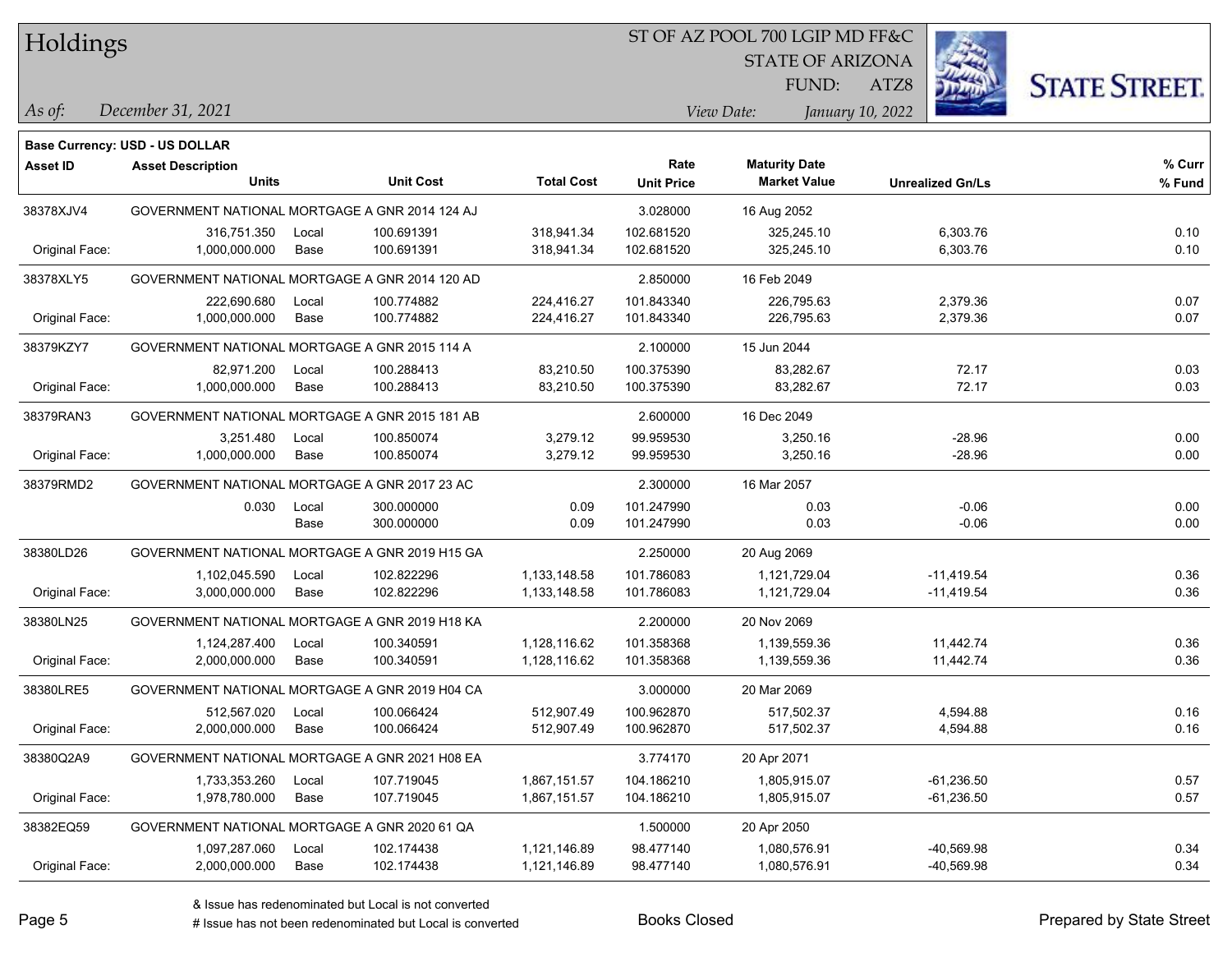## ST OF AZ POOL 700 LGIP MD FF&C

STATE OF ARIZONA

ATZ8



*December 31, 2021 As of: View Date: January 10, 2022*

**Base Currency: USD - US DOLLAR**

FUND:

| <b>Asset ID</b> | <b>Asset Description</b>                        |                                                     |                  |                   | Rate              | <b>Maturity Date</b> |                         | % Curr |
|-----------------|-------------------------------------------------|-----------------------------------------------------|------------------|-------------------|-------------------|----------------------|-------------------------|--------|
|                 | <b>Units</b>                                    |                                                     | <b>Unit Cost</b> | <b>Total Cost</b> | <b>Unit Price</b> | <b>Market Value</b>  | <b>Unrealized Gn/Ls</b> | % Fund |
| 38382MSY6       | GOVERNMENT NATIONAL MORTGAGE A GNR 2021 8 BP    |                                                     |                  |                   | 1.250000          | 20 Jan 2051          |                         |        |
|                 | 2,965,388.610                                   | Local                                               | 101.393633       | 3,006,715.23      | 98.087800         | 2,908,684.45         | $-98,030.78$            | 0.92   |
| Original Face:  | 3,185,000.000                                   | Base                                                | 101.393633       | 3,006,715.23      | 98.087800         | 2,908,684.45         | $-98,030.78$            | 0.92   |
| 38382NFY8       | GOVERNMENT NATIONAL MORTGAGE A GNR 2021 27 TA   |                                                     |                  |                   | 1.500000          | 20 Feb 2051          |                         |        |
|                 | 1,566,172.520                                   | Local                                               | 102.306720       | 1,602,299.74      | 97.749390         | 1,530,924.08         | -71,375.66              | 0.49   |
| Original Face:  | 2,000,000.000                                   | Base                                                | 102.306720       | 1,602,299.74      | 97.749390         | 1,530,924.08         | $-71,375.66$            | 0.49   |
| 38382TL36       | GOVERNMENT NATIONAL MORTGAGE A GNR 2021 98 WT   |                                                     |                  |                   | 2.472960          | 20 Jun 2036          |                         |        |
|                 | 1,760,730.620                                   | Local                                               | 104.287393       | 1,836,220.06      | 101.816830        | 1,792,720.10         | -43,499.96              | 0.57   |
| Original Face:  | 2,000,000.000                                   | Base                                                | 104.287393       | 1,836,220.06      | 101.816830        | 1,792,720.10         | -43,499.96              | 0.57   |
| 38382UFN6       | GOVERNMENT NATIONAL MORTGAGE A GNR 2021 104 DA  |                                                     |                  |                   | 2.000000          | 20 Jun 2051          |                         |        |
|                 | 2,932,315.800                                   | Local                                               | 102.785043       | 3,013,982.07      | 100.763560        | 2,954,705.79         | $-59,276.28$            | 0.94   |
| Original Face:  | 3,000,000.000                                   | Base                                                | 102.785043       | 3,013,982.07      | 100.763560        | 2,954,705.79         | $-59,276.28$            | 0.94   |
| 6903535F0       | INT DEVELOPMENT FIN CORP US GOVT GUAR 01/27 VAR |                                                     |                  |                   | 0.090000          | 20 Jan 2027          |                         |        |
|                 | 4,374,999.980                                   | Local                                               | 100.000000       | 4,374,999.99      | 100.000000        | 4,374,999.98         | $-0.01$                 | 1.39   |
| Original Face:  | 5,000,000.000                                   | Base                                                | 100.000000       | 4,374,999.99      | 100.000000        | 4,374,999.98         | $-0.01$                 | 1.39   |
| 6903537C5       | INT DEVELOPMENT FIN CORP US GOVT GUAR 08/27 VAR |                                                     |                  |                   | 0.090000          | 13 Aug 2027          |                         |        |
|                 | 2,700,000.000                                   | Local                                               | 100.000000       | 2,700,000.00      | 100.000000        | 2,700,000.00         | 0.00                    | 0.86   |
| Original Face:  | 2,700,000.000                                   | Base                                                | 100.000000       | 2,700,000.00      | 100.000000        | 2,700,000.00         | 0.00                    | 0.86   |
| 6903538B6       | INT DEVELOPMENT FIN CORP US GOVT GUAR 09/26 VAR |                                                     |                  |                   | 0.090000          | 15 Sep 2026          |                         |        |
|                 | 4,354,166.700                                   | Local                                               | 100.000000       | 4,354,166.70      | 100.000000        | 4,354,166.70         | 0.00                    | 1.38   |
| Original Face:  | 5,500,000.000                                   | Base                                                | 100.000000       | 4,354,166.70      | 100.000000        | 4,354,166.70         | 0.00                    | 1.38   |
| 742651DX7       | PRIVATE EXPORT FUNDING US GOVT GUAR 11/24 1.75  |                                                     |                  |                   | 1.750000          | 15 Nov 2024          |                         |        |
|                 | 2,000,000.000                                   | Local                                               | 99.923969        | 1,998,479.38      | 101.817370        | 2,036,347.40         | 37,868.02               | 0.65   |
|                 |                                                 | Base                                                | 99.923969        | 1,998,479.38      | 101.817370        | 2,036,347.40         | 37,868.02               | 0.65   |
| 831641EW1       | SMALL BUSINESS ADMINISTRATION SBIC 2012 10A 1   |                                                     |                  |                   | 2.766000          | 10 Mar 2022          |                         |        |
|                 | 787.750                                         | Local                                               | 100.082513       | 788.40            | 96.641930         | 761.30               | $-27.10$                | 0.00   |
| Original Face:  | 1,000,000.000                                   | Base                                                | 100.082513       | 788.40            | 96.641930         | 761.30               | $-27.10$                | 0.00   |
| 90376PBT7       |                                                 | INT DEVELOPMENT FIN CORP US GOVT GUAR 01/25 0.00000 |                  |                   |                   | 24 Jan 2025          |                         |        |
|                 | 3,000,000.000                                   | Local                                               | 100.837793       | 3,025,133.78      | 99.263550         | 2,977,906.50         | $-47,227.28$            | 0.95   |

# Issue has not been redenominated but Local is converted Books Closed Prepared by State Street

Base 100.837793 3,025,133.78 99.263550 2,977,906.50 -47,227.28 0.95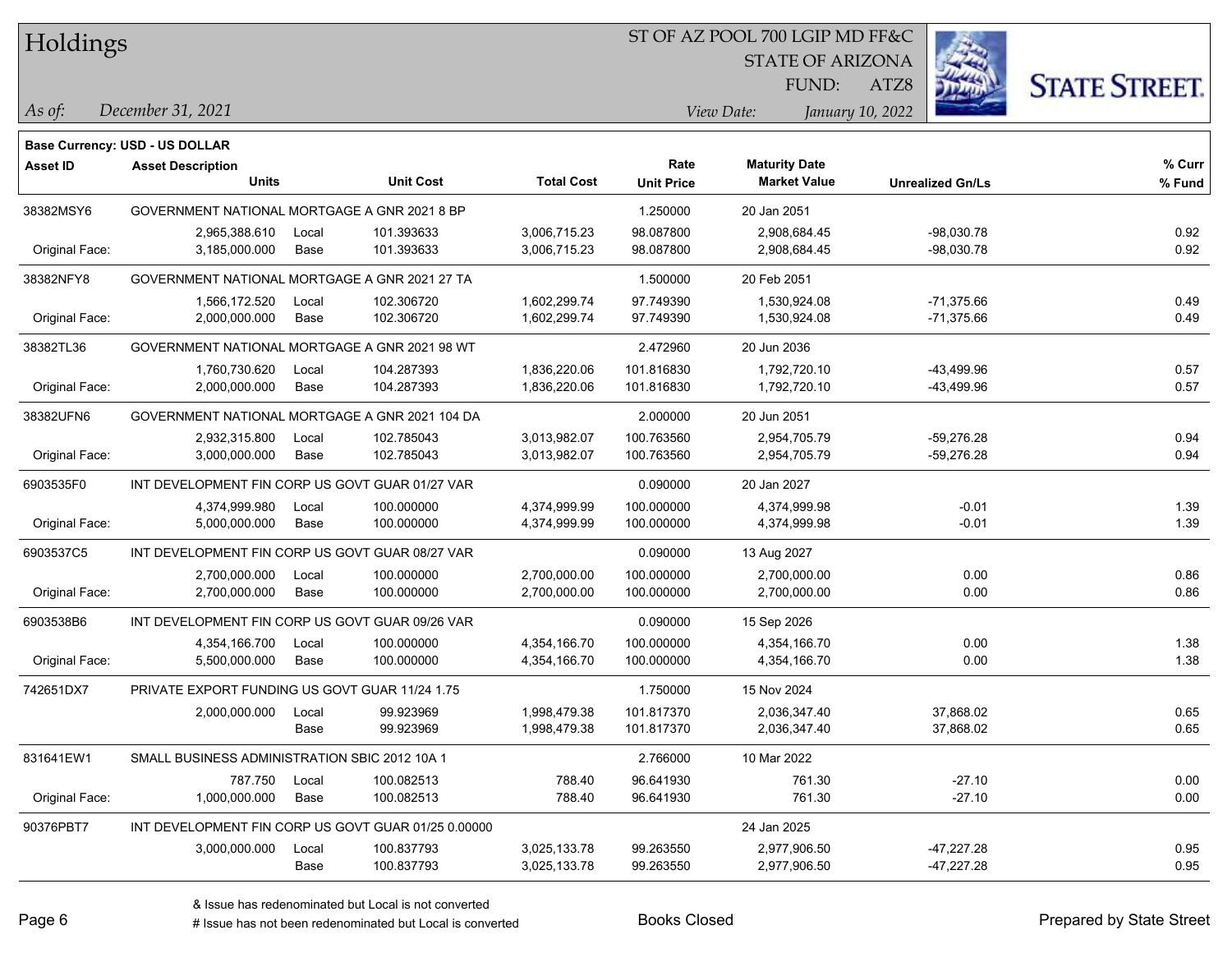|  | <b>Holdings</b> |
|--|-----------------|
|  |                 |

STATE OF ARIZONA

ATZ8



**% Fund**

**% Curr**

*December 31, 2021 As of: View Date: January 10, 2022*

**Base Currency: USD - US DOLLAR**

FUND:

| Asset ID       | <b>Asset Description</b><br>Units                   |       | <b>Unit Cost</b> | <b>Total Cost</b> | Rate<br><b>Unit Price</b> | <b>Maturity Date</b><br><b>Market Value</b> | <b>Unrealized Gn/Ls</b> | % Cur<br>% Fun |
|----------------|-----------------------------------------------------|-------|------------------|-------------------|---------------------------|---------------------------------------------|-------------------------|----------------|
| 90376PBY6      | INT DEVELOPMENT FIN CORP US GOVT GUAR 07/27 0.00000 |       |                  | 0.010000          | 17 Jul 2025               |                                             |                         |                |
|                | 3,900,000.000                                       | Local | 100.851703       | 3,933,216.41      | 99.514060                 | 3,881,048.34                                | $-52,168.07$            | 1.23           |
|                |                                                     | Base  | 100.851703       | 3,933,216.41      | 99.514060                 | 3,881,048.34                                | $-52,168.07$            | 1.23           |
| 90376PCK5      | INT DEVELOPMENT FIN CORP GOVT GUARANT 01/24 0.00000 |       |                  |                   | 0.010000                  | 17 Jan 2024                                 |                         |                |
|                | 2,000,000.000                                       | Local | 100.478308       | 2,009,566.15      | 99.449990                 | 1,988,999.80                                | $-20,566.35$            | 0.63           |
|                |                                                     | Base  | 100.478308       | 2,009,566.15      | 99.449990                 | 1,988,999.80                                | $-20,566.35$            | 0.63           |
| 90376PCW9      | INT DEVELOPMENT FIN CORP US GOVT GUAR 04/26 0.00000 |       |                  |                   |                           | 09 Apr 2026                                 |                         |                |
|                | 2,534,814.810                                       | Local | 100.124406       | 2,537,968.26      | 100.057795                | 2,536,279.81                                | $-1,688.45$             | 0.81           |
|                |                                                     | Base  | 100.124406       | 2,537,968.26      | 100.057795                | 2,536,279.81                                | $-1,688.45$             | 0.81           |
| 90376PCX7      | INT DEVELOPMENT FIN CORP US GOVT GUAR 04/26 0.00000 |       |                  |                   |                           | 09 Apr 2026                                 |                         |                |
|                | 5,000,000.000                                       | Local | 100.278777       | 5,013,938.86      | 100.040000                | 5,002,000.00                                | $-11,938.86$            | 1.59           |
|                |                                                     | Base  | 100.278777       | 5,013,938.86      | 100.040000                | 5,002,000.00                                | $-11,938.86$            | 1.59           |
| 90376PDB4      | INT DEVELOPMENT FIN CORP US GOVT GUAR 08/27 VAR     |       |                  | 0.090000          | 13 Aug 2027               |                                             |                         |                |
|                | 4,000,000.000                                       | Local | 100.000000       | 4,000,000.00      | 100.000000                | 4,000,000.00                                | 0.00                    | 1.27           |
| Original Face: | 4,000,000.000                                       | Base  | 100.000000       | 4,000,000.00      | 100.000000                | 4,000,000.00                                | 0.00                    | 1.27           |
| 90376PDJ7      | INT DEVELOPMENT FIN CORP US GOVT GUAR 06/25 0.00000 |       |                  | 0.010000          | 21 Jun 2025               |                                             |                         |                |
|                | 1,826,194.980                                       | Local | 100.474661       | 1,834,863.21      | 98.502111                 | 1,798,840.61                                | $-36,022.60$            | 0.57           |
|                |                                                     | Base  | 100.474661       | 1,834,863.21      | 98.502111                 | 1,798,840.61                                | $-36,022.60$            | 0.57           |
| 90376PDL2      | INT DEVELOPMENT FIN CORP US GOVT GUAR 07/23 0.00000 |       |                  |                   |                           | 17 Jul 2023                                 |                         |                |
|                | 4,000,000.000                                       | Local | 100.166895       | 4,006,675.80      | 99.473213                 | 3,978,928.52                                | $-27,747.28$            | 1.26           |
|                |                                                     | Base  | 100.166895       | 4,006,675.80      | 99.473213                 | 3,978,928.52                                | $-27,747.28$            | 1.26           |
| 90376PDM0      | INT DEVELOPMENT FIN CORP US GOVT GUAR 01/25 0.00000 |       |                  |                   |                           | 17 Jan 2025                                 |                         |                |
|                | 2,800,000.000                                       | Local | 100.356348       | 2,809,977.74      | 98.703507                 | 2,763,698.20                                | $-46,279.54$            | 0.88           |
|                |                                                     | Base  | 100.356348       | 2,809,977.74      | 98.703507                 | 2,763,698.20                                | $-46,279.54$            | 0.88           |
| 90376PDN8      | INT DEVELOPMENT FIN CORP US GOVT GUAR 01/26 0.00000 |       |                  |                   |                           | 17 Jan 2026                                 |                         |                |
|                | 3,000,000.000                                       | Local | 100.451077       | 3,013,532.31      | 98.224633                 | 2,946,738.99                                | $-66,793.32$            | 0.94           |
|                |                                                     | Base  | 100.451077       | 3,013,532.31      | 98.224633                 | 2,946,738.99                                | $-66,793.32$            | 0.94           |
| 90376PDS7      | INT DEVELOPMENT FIN CORP US GOVT GUAR 07/22 0.00000 |       |                  |                   | 0.010000                  | 23 Jul 2022                                 |                         |                |

6,500,000.000 Local 100.066054 6,504,293.51 99.889829 6,492,838.89 -11,454.62 2.06

Base 100.066054 6,504,293.51 99.889829 6,492,838.89 -11,454.62 2.06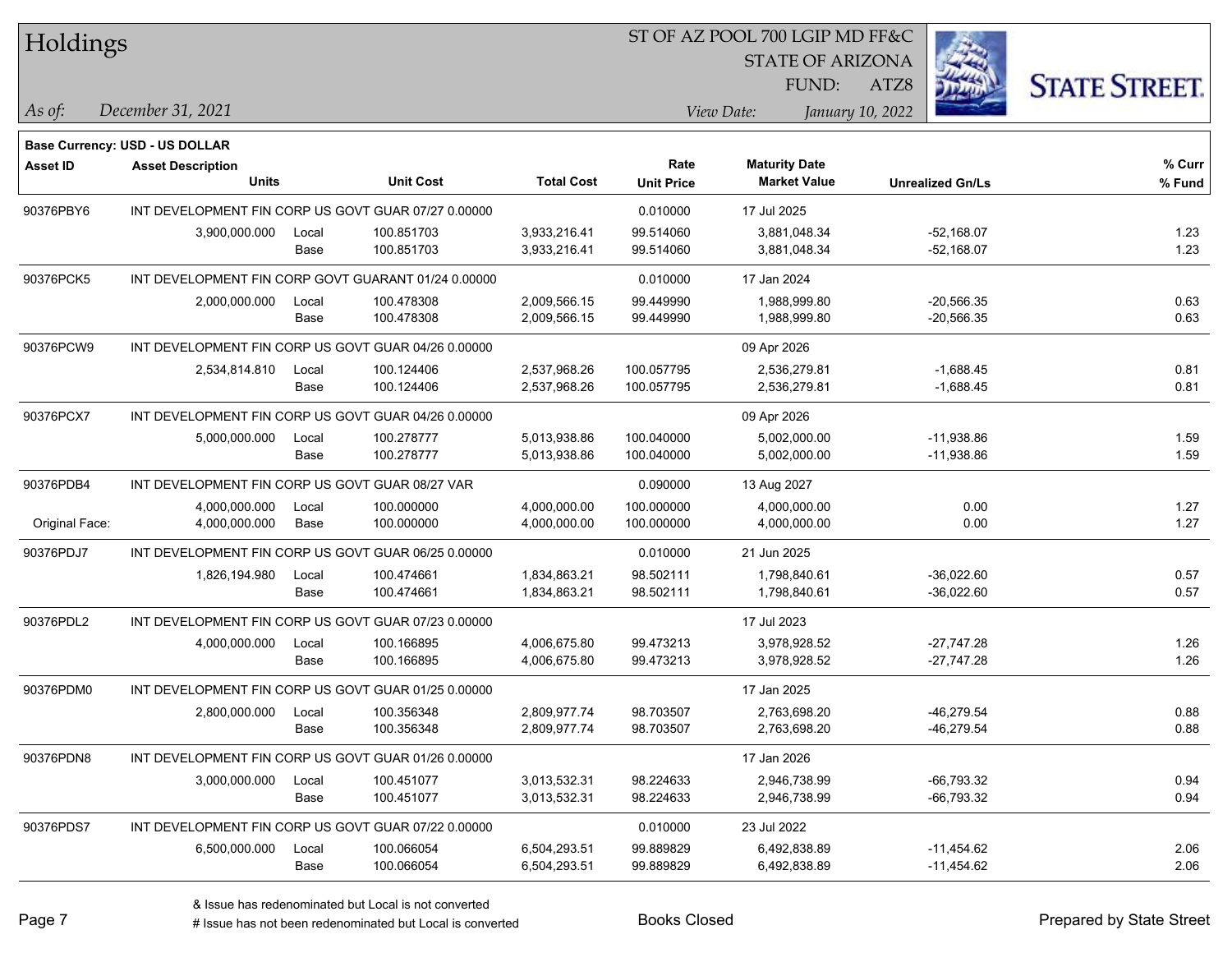|  | <b>Holdings</b> |
|--|-----------------|
|  |                 |

STATE OF ARIZONA

ATZ8



*December 31, 2021 As of: View Date: January 10, 2022*

**Base Currency: USD - US DOLLAR**

| Asset ID  | <b>Asset Description</b>                            |                                                     |                  |                   | Rate              | <b>Maturity Date</b> |                         | % Curr |
|-----------|-----------------------------------------------------|-----------------------------------------------------|------------------|-------------------|-------------------|----------------------|-------------------------|--------|
|           | <b>Units</b>                                        |                                                     | <b>Unit Cost</b> | <b>Total Cost</b> | <b>Unit Price</b> | <b>Market Value</b>  | <b>Unrealized Gn/Ls</b> | % Fund |
| 90376PDV0 |                                                     | INT DEVELOPMENT FIN CORP US GOVT GUAR 01/25 0.00000 |                  |                   |                   | 17 Jan 2025          |                         |        |
|           | 2,500,000.000                                       | Local                                               | 100.315359       | 2,507,883.97      | 98.488998         | 2,462,224.95         | -45,659.02              | 0.78   |
|           |                                                     | Base                                                | 100.315359       | 2,507,883.97      | 98.488998         | 2,462,224.95         | -45,659.02              | 0.78   |
| 90376PDW8 | INT DEVELOPMENT FIN CORP US GOVT GUAR 08/23 0.00000 |                                                     |                  |                   | 0.010000          | 11 Aug 2023          |                         |        |
|           | 5,000,000.000                                       | Local                                               | 100.124341       | 5,006,217.03      | 99.305673         | 4,965,283.65         | $-40,933.38$            | 1.58   |
|           |                                                     | Base                                                | 100.124341       | 5,006,217.03      | 99.305673         | 4,965,283.65         | $-40,933.38$            | 1.58   |
| 912796C31 | TREASURY BILL 01/22 0.00000                         |                                                     |                  |                   | 0.010000          | 27 Jan 2022          |                         |        |
|           | 3,000,000.000                                       | Local                                               | 99.992958        | 2,999,788.75      | 99.999625         | 2,999,988.75         | 200.00                  | 0.95   |
|           |                                                     | Base                                                | 99.992958        | 2,999,788.75      | 99.999625         | 2,999,988.75         | 200.00                  | 0.95   |
| 912796M89 | TREASURY BILL 10/22 0.00000                         |                                                     |                  |                   | 0.010000          | 06 Oct 2022          |                         |        |
|           | 5,000,000.000                                       | Local                                               | 99.935906        | 4,996,795.29      | 99.809931         | 4,990,496.55         | $-6,298.74$             | 1.58   |
|           |                                                     | Base                                                | 99.935906        | 4,996,795.29      | 99.809931         | 4,990,496.55         | $-6,298.74$             | 1.58   |
| 912796N39 | TREASURY BILL 03/22 0.00000                         |                                                     |                  |                   |                   | 31 Mar 2022          |                         |        |
|           | 5,000,000.000                                       | Local                                               | 99.982447        | 4,999,122.37      | 99.990000         | 4,999,500.00         | 377.63                  | 1.59   |
|           |                                                     | Base                                                | 99.982447        | 4,999,122.37      | 99.990000         | 4,999,500.00         | 377.63                  | 1.59   |
| 912796P86 | TREASURY BILL 12/21 0.00000                         |                                                     |                  |                   |                   | 28 Dec 2021          |                         |        |
|           | 0.000                                               | Local                                               | 0.000000         | $-0.03$           | 0.000000          | 0.00                 | 0.03                    | 0.00   |
|           |                                                     | Base                                                | 0.000000         | $-0.03$           | 0.000000          | 0.00                 | 0.03                    | 0.00   |
| 912796R50 | TREASURY BILL 06/22 0.00000                         |                                                     |                  |                   | 0.010000          | 30 Jun 2022          |                         |        |
|           | 3,000,000.000                                       | Local                                               | 99.910500        | 2,997,315.01      | 99.902040         | 2,997,061.20         | $-253.81$               | 0.95   |
|           |                                                     | Base                                                | 99.910500        | 2,997,315.01      | 99.902040         | 2,997,061.20         | $-253.81$               | 0.95   |
| 912796U23 | CASH MGMT BILL 04/22 0.00000                        |                                                     |                  |                   |                   | 26 Apr 2022          |                         |        |
|           | 3,000,000.000                                       | Local                                               | 99.964861        | 2,998,945.84      | 99.979056         | 2,999,371.68         | 425.84                  | 0.95   |
|           |                                                     | Base                                                | 99.964861        | 2,998,945.84      | 99.979056         | 2,999,371.68         | 425.84                  | 0.95   |
| 912796Y94 | CASH MGMT BILL 12/21 0.00000                        |                                                     |                  |                   |                   | 31 Dec 2021          |                         |        |
|           | 5,000,000.000                                       | Local                                               | 100.000000       | 5,000,000.00      | 100.000000        | 5,000,000.00         | 0.00                    | 1.59   |
|           |                                                     | Base                                                | 100.000000       | 5,000,000.00      | 100.000000        | 5,000,000.00         | 0.00                    | 1.59   |
| 9128284L1 | US TREASURY N/B 04/23 2.75                          |                                                     |                  |                   | 2.750000          | 30 Apr 2023          |                         |        |
|           | 2,000,000.000                                       | Local                                               | 103.398117       | 2,067,962.34      | 102.937500        | 2,058,750.00         | $-9,212.34$             | 0.65   |
|           |                                                     | Base                                                | 103.398117       | 2,067,962.34      | 102.937500        | 2,058,750.00         | $-9,212.34$             | 0.65   |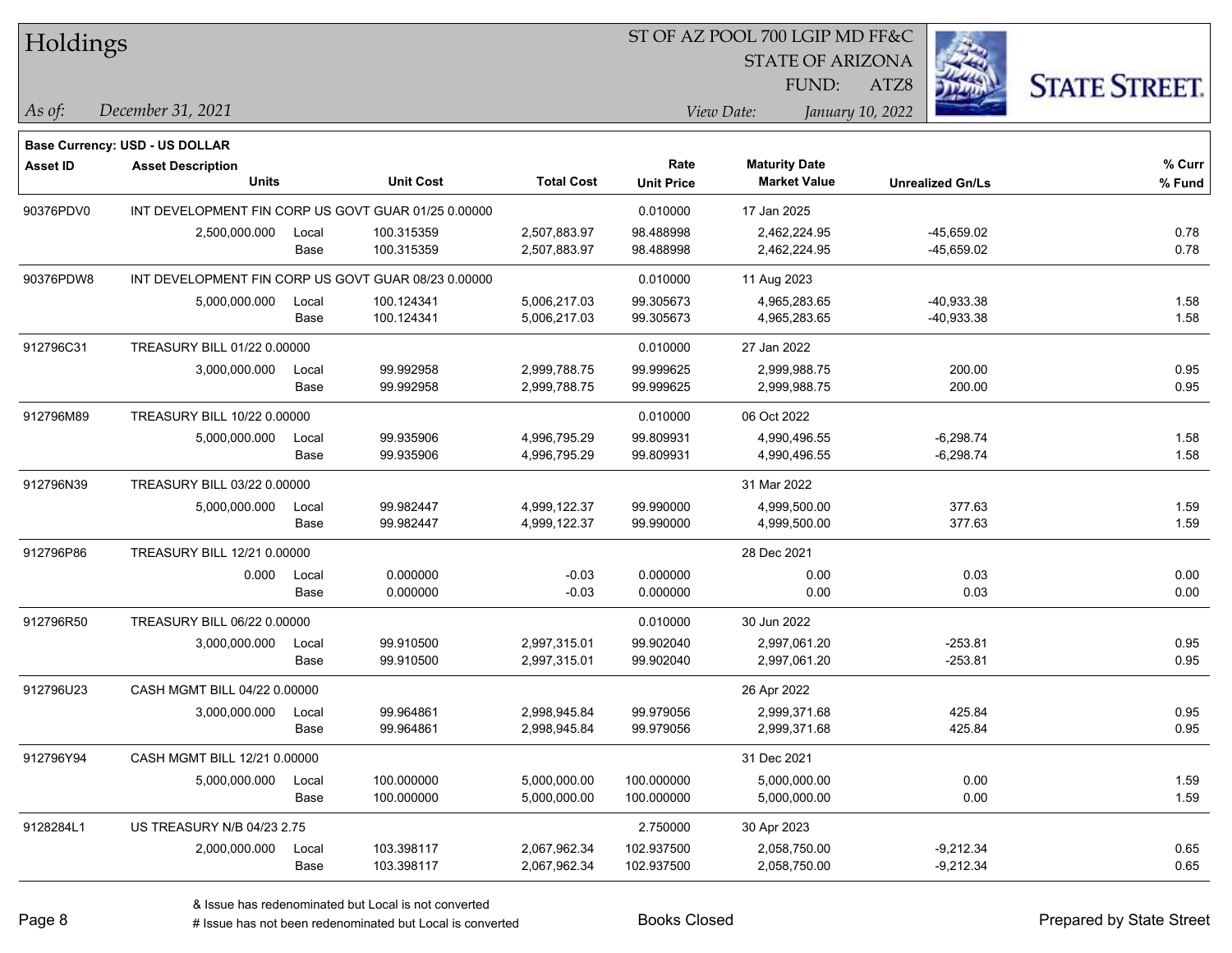| Holdings        |                                   |       |                  |                   | 51 OF AZ POOL 700 LGIP MD FF&C |                         |                         |                      |  |  |
|-----------------|-----------------------------------|-------|------------------|-------------------|--------------------------------|-------------------------|-------------------------|----------------------|--|--|
|                 |                                   |       |                  |                   |                                | <b>STATE OF ARIZONA</b> |                         |                      |  |  |
|                 |                                   |       |                  |                   |                                | FUND:                   | ATZ8                    | <b>STATE STREET.</b> |  |  |
| As of:          | December 31, 2021                 |       |                  |                   |                                | View Date:              | January 10, 2022        |                      |  |  |
|                 | Base Currency: USD - US DOLLAR    |       |                  |                   |                                |                         |                         |                      |  |  |
| <b>Asset ID</b> | <b>Asset Description</b>          |       |                  |                   | Rate                           | <b>Maturity Date</b>    |                         | % Curr               |  |  |
|                 | <b>Units</b>                      |       | <b>Unit Cost</b> | <b>Total Cost</b> | <b>Unit Price</b>              | <b>Market Value</b>     | <b>Unrealized Gn/Ls</b> | % Fund               |  |  |
| 9128286Z8       | <b>US TREASURY N/B 06/24 1.75</b> |       |                  |                   | 1.750000                       | 30 Jun 2024             |                         |                      |  |  |
|                 | 2,000,000.000                     | Local | 103.269823       | 2,065,396.46      | 102.179688                     | 2,043,593.76            | $-21,802.70$            | 0.65                 |  |  |
|                 |                                   | Base  | 103.269823       | 2,065,396.46      | 102.179688                     | 2,043,593.76            | $-21,802.70$            | 0.65                 |  |  |
| 912828Q29       | US TREASURY N/B 03/23 1.5         |       |                  |                   | 1.500000                       | 31 Mar 2023             |                         |                      |  |  |
|                 | 2,000,000.000                     | Local | 101.667876       | 2,033,357.52      | 101.234375                     | 2,024,687.50            | $-8,670.02$             | 0.64                 |  |  |
|                 |                                   | Base  | 101.667876       | 2,033,357.52      | 101.234375                     | 2,024,687.50            | $-8,670.02$             | 0.64                 |  |  |
| 912828R69       | US TREASURY N/B 05/23 1.625       |       |                  |                   | 1.625000                       | 31 May 2023             |                         |                      |  |  |
|                 | 2,000,000.000                     | Local | 102.019359       | 2,040,387.17      | 101.511719                     | 2,030,234.38            | $-10,152.79$            | 0.64                 |  |  |
|                 |                                   | Base  | 102.019359       | 2,040,387.17      | 101.511719                     | 2,030,234.38            | $-10,152.79$            | 0.64                 |  |  |
| 912828S35       | US TREASURY N/B 06/23 1.375       |       |                  |                   | 1.375000                       | 30 Jun 2023             |                         |                      |  |  |
|                 | 3,000,000.000                     | Local | 101.825841       | 3,054,775.24      | 101.179688                     | 3,035,390.64            | $-19,384.60$            | 0.96                 |  |  |
|                 |                                   | Base  | 101.825841       | 3,054,775.24      | 101.179688                     | 3,035,390.64            | $-19,384.60$            | 0.96                 |  |  |
| 912828S92       | US TREASURY N/B 07/23 1.25        |       |                  |                   | 1.250000                       | 31 Jul 2023             |                         |                      |  |  |
|                 | 2,000,000.000                     | Local | 101.620000       | 2,032,400.00      | 100.992188                     | 2,019,843.76            | $-12,556.24$            | 0.64                 |  |  |
|                 |                                   | Base  | 101.620000       | 2,032,400.00      | 100.992188                     | 2,019,843.76            | $-12,556.24$            | 0.64                 |  |  |
| 912828YN4       | US TREASURY FRN 10/21 VAR         |       |                  |                   | 0.355008                       | 31 Oct 2021             |                         |                      |  |  |
|                 | 0.000                             | Local | 0.000000         | $-0.02$           | 0.000000                       | 0.00                    | 0.02                    | 0.00                 |  |  |
|                 |                                   | Base  | 0.000000         | $-0.02$           | 0.000000                       | 0.00                    | 0.02                    | 0.00                 |  |  |
| 912828YP9       | US TREASURY N/B 10/21 1.5         |       |                  |                   | 1.500000                       | 31 Oct 2021             |                         |                      |  |  |
|                 | 0.000                             | Local | 0.000000         | $-0.02$           | 0.000000                       | 0.00                    | 0.02                    | 0.00                 |  |  |
|                 |                                   | Base  | 0.000000         | $-0.02$           | 0.000000                       | 0.00                    | 0.02                    | 0.00                 |  |  |
| 912828YZ7       | US TREASURY N/B 12/21 1.625       |       |                  |                   | 1.625000                       | 31 Dec 2021             |                         |                      |  |  |
|                 | 5,000,000.000                     | Local | 100.000000       | 5,000,000.00      | 100.000000                     | 5,000,000.00            | 0.00                    | 1.59                 |  |  |
|                 |                                   | Base  | 100.000000       | 5,000,000.00      | 100.000000                     | 5,000,000.00            | 0.00                    | 1.59                 |  |  |
| 912828Z45       | US TREASURY FRN 01/22 VAR         |       |                  |                   | 0.239018                       | 31 Jan 2022             |                         |                      |  |  |
|                 | 2,000,000.000                     | Local | 99.999346        | 1,999,986.92      | 100.014724                     | 2,000,294.48            | 307.56                  | 0.63                 |  |  |
|                 |                                   | Base  | 99.999346        | 1,999,986.92      | 100.014724                     | 2,000,294.48            | 307.56                  | 0.63                 |  |  |
| 912828ZA1       | US TREASURY N/B 02/22 1.125       |       |                  |                   | 1.125000                       | 28 Feb 2022             |                         |                      |  |  |
|                 | 2,000,000.000                     | Local | 100.156308       | 2,003,126.15      | 100.175490                     | 2,003,509.80            | 383.65                  | 0.64                 |  |  |
|                 |                                   | Base  | 100.156308       | 2,003,126.15      | 100.175490                     | 2,003,509.80            | 383.65                  | 0.64                 |  |  |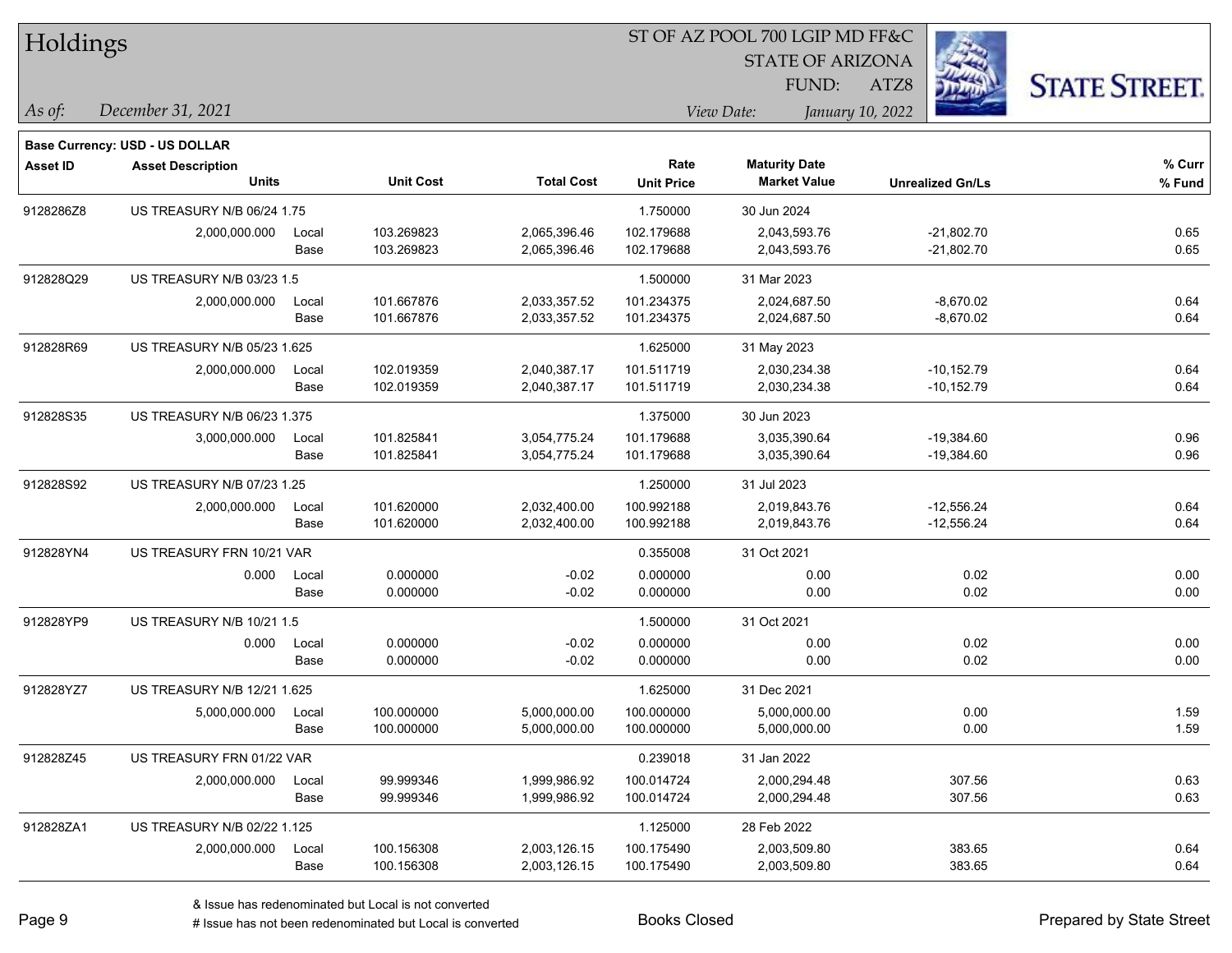| Holdings        |                                                                   |       |                  |                   |                   | ST OF AZ POOL 700 LGIP MD FF&C |                         |                      |
|-----------------|-------------------------------------------------------------------|-------|------------------|-------------------|-------------------|--------------------------------|-------------------------|----------------------|
|                 |                                                                   |       |                  |                   |                   | <b>STATE OF ARIZONA</b>        |                         |                      |
|                 |                                                                   |       |                  |                   |                   | FUND:                          | ATZ8                    | <b>STATE STREET.</b> |
| $\vert$ As of:  | December 31, 2021                                                 |       |                  |                   |                   | View Date:                     | January 10, 2022        |                      |
|                 |                                                                   |       |                  |                   |                   |                                |                         |                      |
| <b>Asset ID</b> | <b>Base Currency: USD - US DOLLAR</b><br><b>Asset Description</b> |       |                  |                   | Rate              | <b>Maturity Date</b>           |                         | % Curr               |
|                 | <b>Units</b>                                                      |       | <b>Unit Cost</b> | <b>Total Cost</b> | <b>Unit Price</b> | <b>Market Value</b>            | <b>Unrealized Gn/Ls</b> | % Fund               |
| 912828ZG8       | US TREASURY N/B 03/22 0.375                                       |       |                  |                   | 0.375000          | 31 Mar 2022                    |                         |                      |
|                 | 4,000,000.000                                                     | Local | 100.058317       | 4,002,332.66      | 100.072164        | 4,002,886.56                   | 553.90                  | 1.27                 |
|                 |                                                                   | Base  | 100.058317       | 4,002,332.66      | 100.072164        | 4,002,886.56                   | 553.90                  | 1.27                 |
| 912828ZK9       | US TREASURY FRN 04/22 VAR                                         |       |                  |                   | 0.199018          | 30 Apr 2022                    |                         |                      |
|                 | 3,000,000.000                                                     | Local | 100.007920       | 3,000,237.59      | 100.039054        | 3,001,171.62                   | 934.03                  | 0.95                 |
|                 |                                                                   | Base  | 100.007920       | 3,000,237.59      | 100.039054        | 3,001,171.62                   | 934.03                  | 0.95                 |
| 912828ZL7       | US TREASURY N/B 04/25 0.375                                       |       |                  |                   | 0.375000          | 30 Apr 2025                    |                         |                      |
|                 | 2,000,000.000                                                     | Local | 99.888546        | 1,997,770.91      | 97.769531         | 1,955,390.62                   | -42,380.29              | 0.62                 |
|                 |                                                                   | Base  | 99.888546        | 1,997,770.91      | 97.769531         | 1,955,390.62                   | -42,380.29              | 0.62                 |
| 912828ZR4       | US TREASURY N/B 05/22 0.125                                       |       |                  |                   | 0.125000          | 31 May 2022                    |                         |                      |
|                 | 2,000,000.000                                                     | Local | 99.990699        | 1,999,813.98      | 100.000000        | 2,000,000.00                   | 186.02                  | 0.63                 |
|                 |                                                                   | Base  | 99.990699        | 1,999,813.98      | 100.000000        | 2,000,000.00                   | 186.02                  | 0.63                 |
| 912828ZT0       | US TREASURY N/B 05/25 0.25                                        |       |                  |                   | 0.250000          | 31 May 2025                    |                         |                      |
|                 | 2,000,000.000                                                     | Local | 99.457848        | 1,989,156.95      | 97.250000         | 1,945,000.00                   | $-44, 156.95$           | 0.62                 |
|                 |                                                                   | Base  | 99.457848        | 1,989,156.95      | 97.250000         | 1,945,000.00                   | $-44, 156.95$           | 0.62                 |
| 912828ZU7       | US TREASURY N/B 06/23 0.25                                        |       |                  |                   | 0.250000          | 15 Jun 2023                    |                         |                      |
|                 | 2,000,000.000                                                     | Local | 100.054655       | 2,001,093.10      | 99.531250         | 1,990,625.00                   | $-10,468.10$            | 0.63                 |
|                 |                                                                   | Base  | 100.054655       | 2,001,093.10      | 99.531250         | 1,990,625.00                   | $-10,468.10$            | 0.63                 |
| 912828ZW3       | US TREASURY N/B 06/25 0.25                                        |       |                  |                   | 0.250000          | 30 Jun 2025                    |                         |                      |
|                 | 2,000,000.000                                                     | Local | 99.816648        | 1,996,332.95      | 97.132812         | 1,942,656.24                   | $-53,676.71$            | 0.62                 |
|                 |                                                                   | Base  | 99.816648        | 1,996,332.95      | 97.132812         | 1,942,656.24                   | -53,676.71              | 0.62                 |
| 912828ZX1       | US TREASURY N/B 06/22 0.125                                       |       |                  |                   | 0.125000          | 30 Jun 2022                    |                         |                      |
|                 | 5,000,000.000                                                     | Local | 99.987429        | 4,999,371.45      | 99.964844         | 4,998,242.20                   | $-1,129.25$             | 1.59                 |
|                 |                                                                   | Base  | 99.987429        | 4,999,371.45      | 99.964844         | 4,998,242.20                   | $-1,129.25$             | 1.59                 |
| 91282CAA9       | US TREASURY FRN 07/22 VAR                                         |       |                  |                   | 0.140018          | 31 Jul 2022                    |                         |                      |
|                 | 5,000,000.000                                                     | Local | 99.995904        | 4,999,795.21      | 100.034133        | 5,001,706.65                   | 1,911.44                | 1.59                 |
|                 |                                                                   | Base  | 99.995904        | 4,999,795.21      | 100.034133        | 5,001,706.65                   | 1,911.44                | 1.59                 |
| 91282CAF8       | US TREASURY N/B 08/23 0.125                                       |       |                  |                   | 0.125000          | 15 Aug 2023                    |                         |                      |
|                 | 2,000,000.000                                                     | Local | 99.848224        | 1,996,964.48      | 99.179688         | 1,983,593.76                   | $-13,370.72$            | 0.63                 |
|                 |                                                                   | Base  | 99.848224        | 1,996,964.48      | 99.179688         | 1,983,593.76                   | $-13,370.72$            | 0.63                 |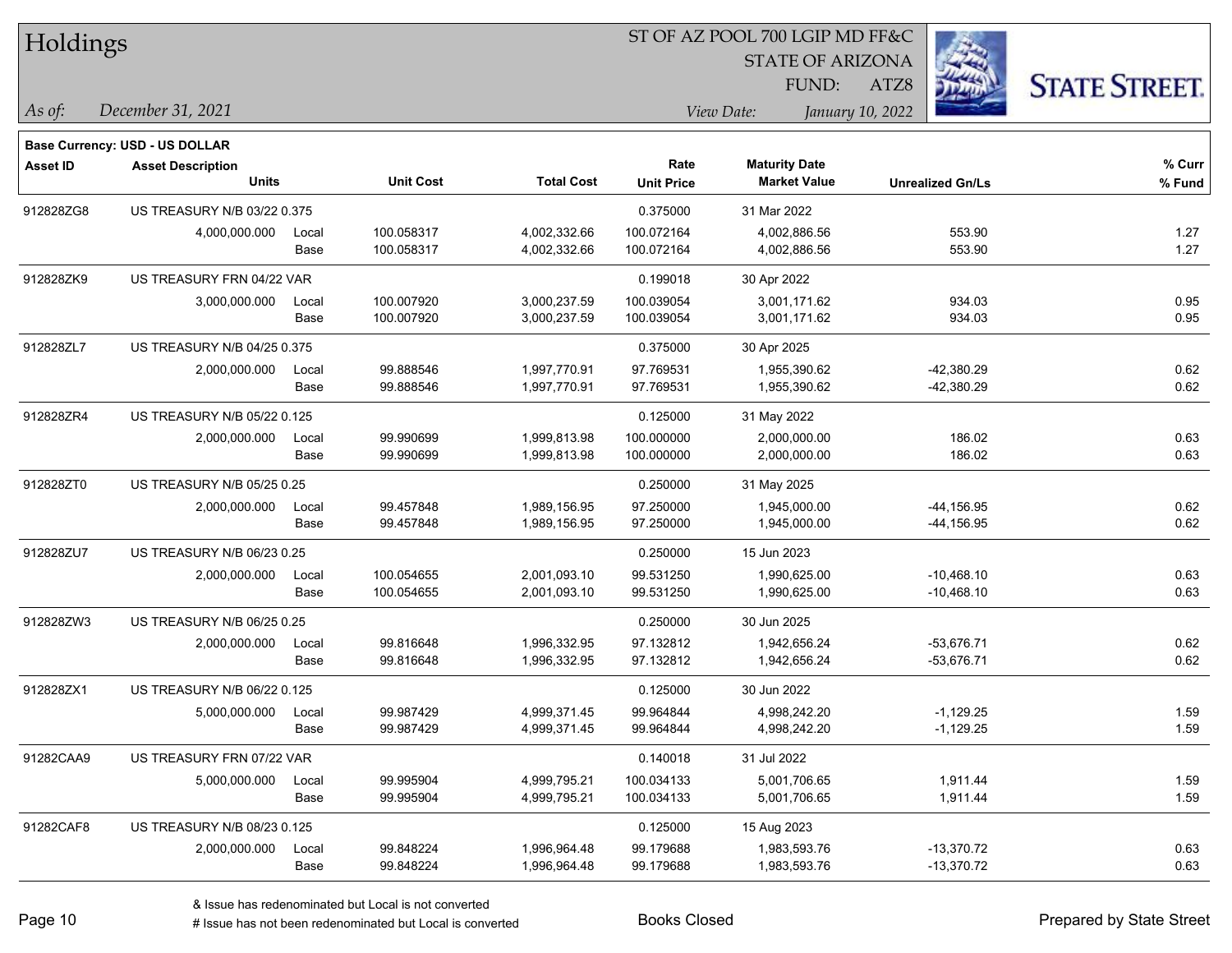| Holdings        |                                          |               |                        |                              | ST OF AZ POOL 700 LGIP MD FF&C |                                             |                              |                      |
|-----------------|------------------------------------------|---------------|------------------------|------------------------------|--------------------------------|---------------------------------------------|------------------------------|----------------------|
|                 |                                          |               |                        |                              |                                | <b>STATE OF ARIZONA</b>                     |                              |                      |
|                 |                                          |               |                        |                              |                                | FUND:                                       | ATZ8                         | <b>STATE STREET.</b> |
| $\vert$ As of:  | December 31, 2021                        |               |                        |                              |                                | View Date:                                  | January 10, 2022             |                      |
|                 |                                          |               |                        |                              |                                |                                             |                              |                      |
|                 | Base Currency: USD - US DOLLAR           |               |                        |                              |                                |                                             |                              |                      |
| <b>Asset ID</b> | <b>Asset Description</b><br><b>Units</b> |               | <b>Unit Cost</b>       | <b>Total Cost</b>            | Rate<br><b>Unit Price</b>      | <b>Maturity Date</b><br><b>Market Value</b> | <b>Unrealized Gn/Ls</b>      | % Curr<br>% Fund     |
|                 |                                          |               |                        |                              |                                |                                             |                              |                      |
| 91282CAG6       | US TREASURY N/B 08/22 0.125              |               |                        |                              | 0.125000                       | 31 Aug 2022                                 |                              |                      |
|                 | 7,000,000.000                            | Local<br>Base | 99.985756<br>99.985756 | 6,999,002.93<br>6,999,002.93 | 99.914062<br>99.914062         | 6,993,984.34<br>6,993,984.34                | $-5,018.59$<br>$-5,018.59$   | 2.22<br>2.22         |
|                 |                                          |               |                        |                              |                                |                                             |                              |                      |
| 91282CAJ0       | US TREASURY N/B 08/25 0.25               |               |                        |                              | 0.250000                       | 31 Aug 2025                                 |                              |                      |
|                 | 2,000,000.000                            | Local         | 99.452030<br>99.452030 | 1,989,040.60<br>1,989,040.60 | 96.847656<br>96.847656         | 1,936,953.12<br>1,936,953.12                | $-52,087.48$<br>$-52,087.48$ | 0.61<br>0.61         |
|                 |                                          | Base          |                        |                              |                                |                                             |                              |                      |
| 91282CAK7       | US TREASURY N/B 09/23 0.125              |               |                        |                              | 0.125000                       | 15 Sep 2023                                 |                              |                      |
|                 | 2,000,000.000                            | Local         | 99.804781              | 1,996,095.61                 | 99.085938                      | 1,981,718.76                                | $-14,376.85$                 | 0.63                 |
|                 |                                          | Base          | 99.804781              | 1,996,095.61                 | 99.085938                      | 1,981,718.76                                | $-14,376.85$                 | 0.63                 |
| 91282CAM3       | US TREASURY N/B 09/25 0.25               |               |                        |                              | 0.250000                       | 30 Sep 2025                                 |                              |                      |
|                 | 2,000,000.000                            | Local         | 99.815024              | 1,996,300.48                 | 96.808594                      | 1,936,171.88                                | $-60, 128.60$                | 0.61                 |
|                 |                                          | Base          | 99.815024              | 1,996,300.48                 | 96.808594                      | 1,936,171.88                                | $-60, 128.60$                | 0.61                 |
| 91282CAN1       | US TREASURY N/B 09/22 0.125              |               |                        |                              | 0.125000                       | 30 Sep 2022                                 |                              |                      |
|                 | 5,000,000.000                            | Local         | 99.986175              | 4,999,308.73                 | 99.890625                      | 4,994,531.25                                | $-4,777.48$                  | 1.59                 |
|                 |                                          | Base          | 99.986175              | 4,999,308.73                 | 99.890625                      | 4,994,531.25                                | $-4,777.48$                  | 1.59                 |
| 91282CAP6       | US TREASURY N/B 10/23 0.125              |               |                        |                              | 0.125000                       | 15 Oct 2023                                 |                              |                      |
|                 | 2,000,000.000                            | Local         | 99.832743              | 1,996,654.85                 | 99.011719                      | 1,980,234.38                                | $-16,420.47$                 | 0.63                 |
|                 |                                          | Base          | 99.832743              | 1,996,654.85                 | 99.011719                      | 1,980,234.38                                | $-16,420.47$                 | 0.63                 |
| 91282CAR2       | US TREASURY N/B 10/22 0.125              |               |                        |                              | 0.125000                       | 31 Oct 2022                                 |                              |                      |
|                 | 2,000,000.000                            | Local         | 99.997984              | 1,999,959.67                 | 99.851562                      | 1,997,031.24                                | $-2,928.43$                  | 0.63                 |
|                 |                                          | Base          | 99.997984              | 1,999,959.67                 | 99.851562                      | 1,997,031.24                                | $-2,928.43$                  | 0.63                 |
| 91282CAS0       | US TREASURY FRN 10/22 VAR                |               |                        |                              | 0.140018                       | 31 Oct 2022                                 |                              |                      |
|                 | 3,000,000.000                            | Local         | 99.994959              | 2,999,848.77                 | 100.044890                     | 3,001,346.70                                | 1,497.93                     | 0.95                 |
|                 |                                          | Base          | 99.994959              | 2,999,848.77                 | 100.044890                     | 3,001,346.70                                | 1,497.93                     | 0.95                 |
| 91282CAT8       | US TREASURY N/B 10/25 0.25               |               |                        |                              | 0.250000                       | 31 Oct 2025                                 |                              |                      |
|                 | 2,000,000.000                            | Local         | 99.232635              | 1,984,652.70                 | 96.632812                      | 1,932,656.24                                | $-51,996.46$                 | 0.61                 |
|                 |                                          | Base          | 99.232635              | 1,984,652.70                 | 96.632812                      | 1,932,656.24                                | $-51,996.46$                 | 0.61                 |
| 91282CAW1       | US TREASURY N/B 11/23 0.25               |               |                        |                              | 0.250000                       | 15 Nov 2023                                 |                              |                      |
|                 | 2,000,000.000                            | Local         | 100.006521             | 2,000,130.41                 | 99.160156                      | 1,983,203.12                                | $-16,927.29$                 | 0.63                 |
|                 |                                          | Base          | 100.006521             | 2,000,130.41                 | 99.160156                      | 1,983,203.12                                | $-16,927.29$                 | 0.63                 |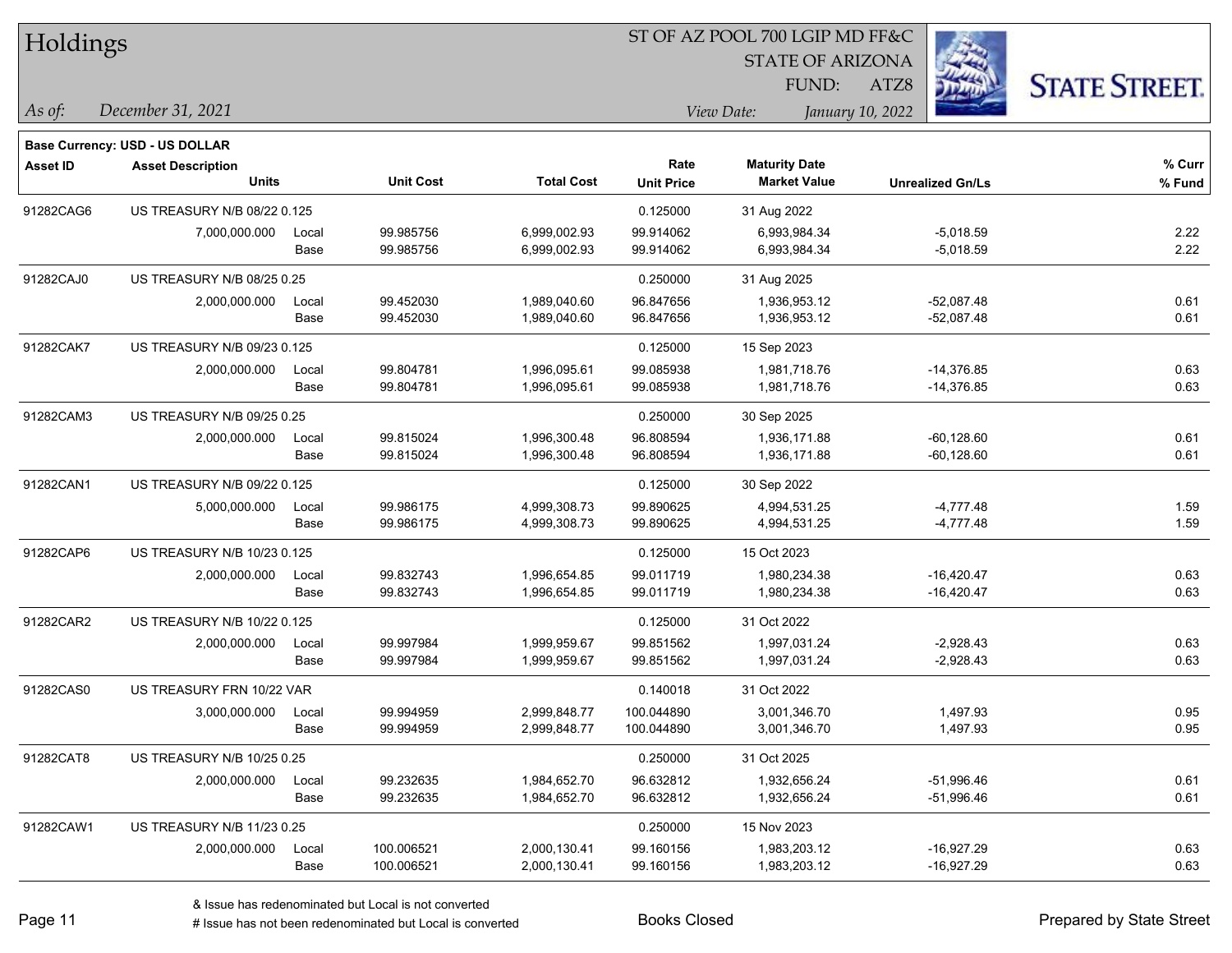| Holdings        |                                |       |                  |                   | 51 OF AZ POOL 700 LGIP MD FF&C |                         |                         |                      |  |  |
|-----------------|--------------------------------|-------|------------------|-------------------|--------------------------------|-------------------------|-------------------------|----------------------|--|--|
|                 |                                |       |                  |                   |                                | <b>STATE OF ARIZONA</b> | 23                      |                      |  |  |
|                 |                                |       |                  |                   |                                | <b>FUND:</b>            | ATZ8                    | <b>STATE STREET.</b> |  |  |
| As of:          | December 31, 2021              |       |                  |                   |                                | View Date:              | January 10, 2022        |                      |  |  |
|                 | Base Currency: USD - US DOLLAR |       |                  |                   |                                |                         |                         |                      |  |  |
| <b>Asset ID</b> | <b>Asset Description</b>       |       |                  |                   | Rate                           | <b>Maturity Date</b>    |                         | % Curr               |  |  |
|                 | <b>Units</b>                   |       | <b>Unit Cost</b> | <b>Total Cost</b> | <b>Unit Price</b>              | <b>Market Value</b>     | <b>Unrealized Gn/Ls</b> | % Fund               |  |  |
| 91282CAX9       | US TREASURY N/B 11/22 0.125    |       |                  |                   | 0.125000                       | 30 Nov 2022             |                         |                      |  |  |
|                 | 10,000,000.000                 | Local | 99.976252        | 9,997,625.20      | 99.796875                      | 9.979.687.50            | $-17,937.70$            | 3.17                 |  |  |
|                 |                                | Base  | 99.976252        | 9,997,625.20      | 99.796875                      | 9,979,687.50            | $-17,937.70$            | 3.17                 |  |  |
| 91282CAZ4       | US TREASURY N/B 11/25 0.375    |       |                  |                   | 0.375000                       | 30 Nov 2025             |                         |                      |  |  |
|                 | 2,000,000.000                  | Local | 99.807200        | 1,996,143.99      | 96.968750                      | 1,939,375.00            | $-56,768.99$            | 0.62                 |  |  |
|                 |                                | Base  | 99.807200        | 1,996,143.99      | 96.968750                      | 1,939,375.00            | $-56,768.99$            | 0.62                 |  |  |
| 91282CBA8       | US TREASURY N/B 12/23 0.125    |       |                  |                   | 0.125000                       | 15 Dec 2023             |                         |                      |  |  |
|                 | 2,000,000.000                  | Local | 99.836511        | 1,996,730.21      | 98.843750                      | 1,976,875.00            | $-19,855.21$            | 0.63                 |  |  |
|                 |                                | Base  | 99.836511        | 1,996,730.21      | 98.843750                      | 1,976,875.00            | $-19,855.21$            | 0.63                 |  |  |
| 91282CBC4       | US TREASURY N/B 12/25 0.375    |       |                  |                   | 0.375000                       | 31 Dec 2025             |                         |                      |  |  |
|                 | 2,000,000.000                  | Local | 99.626077        | 1,992,521.53      | 96.890625                      | 1,937,812.50            | $-54,709.03$            | 0.62                 |  |  |
|                 |                                | Base  | 99.626077        | 1,992,521.53      | 96.890625                      | 1,937,812.50            | $-54,709.03$            | 0.62                 |  |  |
| 91282CBD2       | US TREASURY N/B 12/22 0.125    |       |                  |                   | 0.125000                       | 31 Dec 2022             |                         |                      |  |  |
|                 | 12,000,000.000                 | Local | 99.982292        | 11,997,875.02     | 99.714844                      | 11,965,781.28           | $-32,093.74$            | 3.80                 |  |  |
|                 |                                | Base  | 99.982292        | 11,997,875.02     | 99.714844                      | 11,965,781.28           | $-32,093.74$            | 3.80                 |  |  |
| 91282CBE0       | US TREASURY N/B 01/24 0.125    |       |                  |                   | 0.125000                       | 15 Jan 2024             |                         |                      |  |  |
|                 | 2,000,000.000                  | Local | 99.784805        | 1,995,696.10      | 98.726562                      | 1,974,531.24            | $-21,164.86$            | 0.63                 |  |  |
|                 |                                | Base  | 99.784805        | 1,995,696.10      | 98.726562                      | 1,974,531.24            | -21,164.86              | 0.63                 |  |  |
| 91282CBG5       | US TREASURY N/B 01/23 0.125    |       |                  |                   | 0.125000                       | 31 Jan 2023             |                         |                      |  |  |
|                 | 5,000,000.000                  | Local | 99.936879        | 4,996,843.93      | 99.660156                      | 4,983,007.80            | $-13,836.13$            | 1.58                 |  |  |
|                 |                                | Base  | 99.936879        | 4,996,843.93      | 99.660156                      | 4,983,007.80            | $-13,836.13$            | 1.58                 |  |  |
| 91282CBH3       | US TREASURY N/B 01/26 0.375    |       |                  |                   | 0.375000                       | 31 Jan 2026             |                         |                      |  |  |
|                 | 2,000,000.000                  | Local | 99.673409        | 1,993,468.18      | 96.738281                      | 1,934,765.62            | $-58,702.56$            | 0.61                 |  |  |
|                 |                                | Base  | 99.673409        | 1,993,468.18      | 96.738281                      | 1,934,765.62            | $-58,702.56$            | 0.61                 |  |  |
| 91282CBK6       | US TREASURY FRN 01/23 VAR      |       |                  |                   | 0.134018                       | 31 Jan 2023             |                         |                      |  |  |
|                 | 2,000,000.000                  | Local | 99.994522        | 1,999,890.44      | 100.051888                     | 2,001,037.76            | 1,147.32                | 0.64                 |  |  |
|                 |                                | Base  | 99.994522        | 1,999,890.44      | 100.051888                     | 2,001,037.76            | 1,147.32                | 0.64                 |  |  |
| 91282CBM2       | US TREASURY N/B 02/24 0.125    |       |                  |                   | 0.125000                       | 15 Feb 2024             |                         |                      |  |  |
|                 | 2,000,000.000                  | Local | 99.808887        | 1,996,177.74      | 98.679688                      | 1,973,593.76            | $-22,583.98$            | 0.63                 |  |  |
|                 |                                | Base  | 99.808887        | 1,996,177.74      | 98.679688                      | 1,973,593.76            | $-22,583.98$            | 0.63                 |  |  |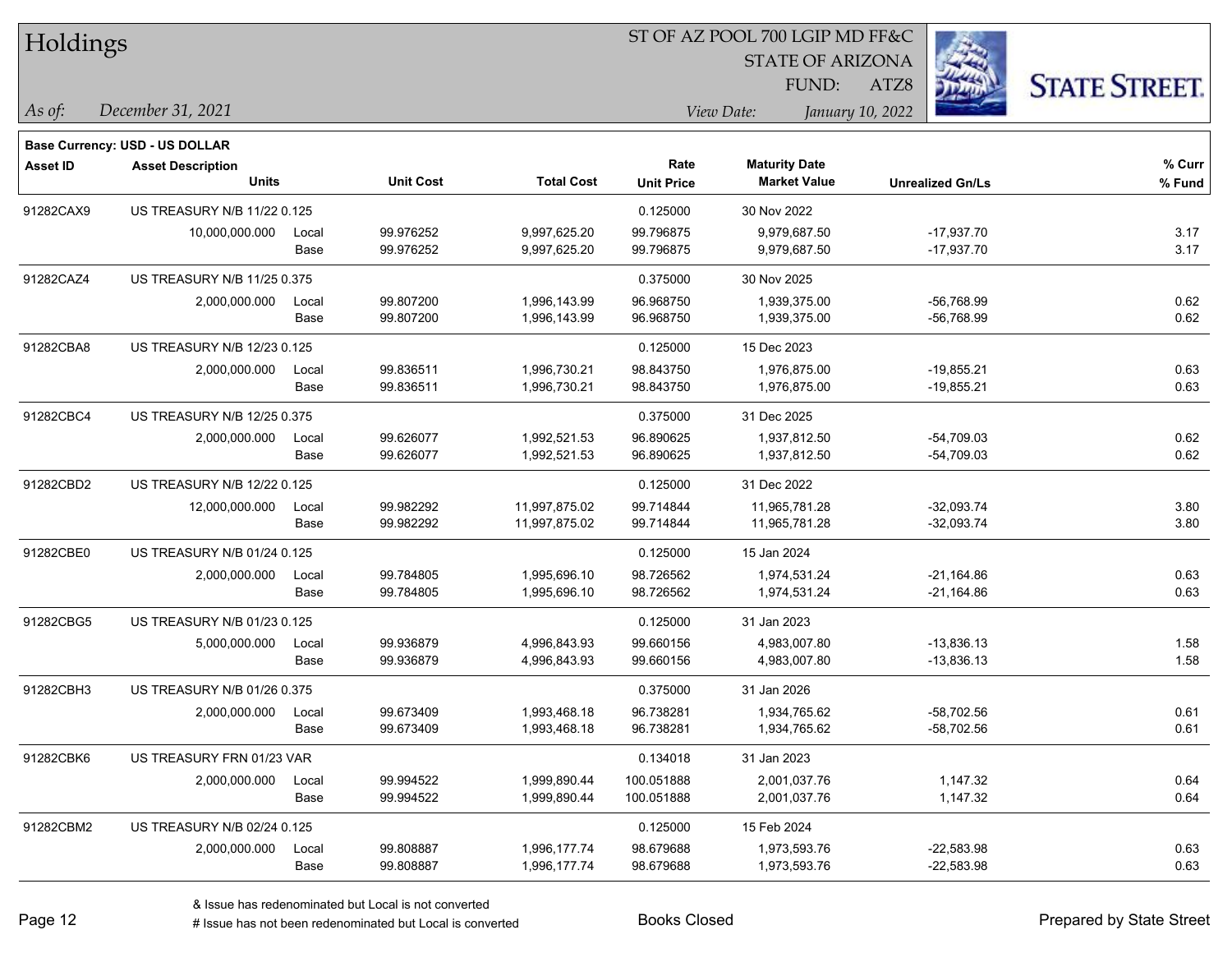| Holdings        |                                |       |                  |                   |                   | ST OF AZ POOL 700 LGIP MD FF&C |                         |                      |
|-----------------|--------------------------------|-------|------------------|-------------------|-------------------|--------------------------------|-------------------------|----------------------|
|                 |                                |       |                  |                   |                   | <b>STATE OF ARIZONA</b>        |                         |                      |
|                 |                                |       |                  |                   |                   | FUND:                          | ATZ8                    | <b>STATE STREET.</b> |
| As of:          | December 31, 2021              |       |                  |                   |                   | View Date:                     | January 10, 2022        |                      |
|                 | Base Currency: USD - US DOLLAR |       |                  |                   |                   |                                |                         |                      |
| <b>Asset ID</b> | <b>Asset Description</b>       |       |                  |                   | Rate              | <b>Maturity Date</b>           |                         | % Curr               |
|                 | <b>Units</b>                   |       | <b>Unit Cost</b> | <b>Total Cost</b> | <b>Unit Price</b> | <b>Market Value</b>            | <b>Unrealized Gn/Ls</b> | % Fund               |
| 91282CBN0       | US TREASURY N/B 02/23 0.125    |       |                  |                   | 0.125000          | 28 Feb 2023                    |                         |                      |
|                 | 5,000,000.000                  | Local | 99.972076        | 4,998,603.78      | 99.621094         | 4,981,054.70                   | $-17,549.08$            | 1.58                 |
|                 |                                | Base  | 99.972076        | 4,998,603.78      | 99.621094         | 4,981,054.70                   | $-17,549.08$            | 1.58                 |
| 91282CBQ3       | US TREASURY N/B 02/26 0.5      |       |                  |                   | 0.500000          | 28 Feb 2026                    |                         |                      |
|                 | 2,000,000.000                  | Local | 99.666363        | 1,993,327.25      | 97.148438         | 1,942,968.76                   | $-50,358.49$            | 0.62                 |
|                 |                                | Base  | 99.666363        | 1,993,327.25      | 97.148438         | 1,942,968.76                   | $-50,358.49$            | 0.62                 |
| 91282CBR1       | US TREASURY N/B 03/24 0.25     |       |                  |                   | 0.250000          | 15 Mar 2024                    |                         |                      |
|                 | 2,000,000.000                  | Local | 99.784916        | 1,995,698.31      | 98.800781         | 1,976,015.62                   | $-19,682.69$            | 0.63                 |
|                 |                                | Base  | 99.784916        | 1,995,698.31      | 98.800781         | 1,976,015.62                   | -19,682.69              | 0.63                 |
| 91282CBT7       | US TREASURY N/B 03/26 0.75     |       |                  |                   | 0.750000          | 31 Mar 2026                    |                         |                      |
|                 | 2,000,000.000                  | Local | 99.276755        | 1,985,535.10      | 98.093750         | 1,961,875.00                   | $-23,660.10$            | 0.62                 |
|                 |                                | Base  | 99.276755        | 1,985,535.10      | 98.093750         | 1,961,875.00                   | $-23,660.10$            | 0.62                 |
| 91282CBU4       | US TREASURY N/B 03/23 0.125    |       |                  |                   | 0.125000          | 31 Mar 2023                    |                         |                      |
|                 | 3,000,000.000                  | Local | 99.952831        | 2,998,584.92      | 99.527344         | 2,985,820.32                   | $-12,764.60$            | 0.95                 |
|                 |                                | Base  | 99.952831        | 2,998,584.92      | 99.527344         | 2,985,820.32                   | -12,764.60              | 0.95                 |
| 91282CBX8       | US TREASURY N/B 04/23 0.125    |       |                  |                   | 0.125000          | 30 Apr 2023                    |                         |                      |
|                 | 4,000,000.000                  | Local | 99.907287        | 3,996,291.47      | 99.453125         | 3,978,125.00                   | $-18,166.47$            | 1.26                 |
|                 |                                | Base  | 99.907287        | 3,996,291.47      | 99.453125         | 3,978,125.00                   | $-18,166.47$            | 1.26                 |
| 91282CCD1       | US TREASURY N/B 05/23 0.125    |       |                  |                   | 0.125000          | 31 May 2023                    |                         |                      |
|                 | 3,000,000.000                  | Local | 99.969603        | 2,999,088.09      | 99.386719         | 2,981,601.57                   | $-17,486.52$            | 0.95                 |
|                 |                                | Base  | 99.969603        | 2,999,088.09      | 99.386719         | 2,981,601.57                   | $-17,486.52$            | 0.95                 |
| 91282CCU3       | US TREASURY N/B 08/23 0.125    |       |                  |                   | 0.125000          | 31 Aug 2023                    |                         |                      |
|                 | 2,000,000.000                  | Local | 99.856687        | 1,997,133.74      | 99.125000         | 1,982,500.00                   | $-14,633.74$            | 0.63                 |
|                 |                                | Base  | 99.856687        | 1,997,133.74      | 99.125000         | 1,982,500.00                   | $-14,633.74$            | 0.63                 |
| 91282CCX7       | US TREASURY N/B 09/24 0.375    |       |                  |                   | 0.375000          | 15 Sep 2024                    |                         |                      |
|                 | 2,000,000.000                  | Local | 99.798837        | 1,995,976.74      | 98.582031         | 1,971,640.62                   | $-24,336.12$            | 0.63                 |
|                 |                                | Base  | 99.798837        | 1,995,976.74      | 98.582031         | 1,971,640.62                   | $-24,336.12$            | 0.63                 |
| 91282CDA6       | US TREASURY N/B 09/23 0.25     |       |                  |                   | 0.250000          | 30 Sep 2023                    |                         |                      |
|                 | 3,000,000.000                  | Local | 99.916548        | 2,997,496.43      | 99.292969         | 2,978,789.07                   | $-18,707.36$            | 0.95                 |
|                 |                                | Base  | 99.916548        | 2,997,496.43      | 99.292969         | 2,978,789.07                   | -18,707.36              | 0.95                 |

 $\overline{\phantom{0}}$ 

 $\overline{\phantom{a}}$ 

 $\overline{\phantom{0}}$ 

 $\overline{\phantom{0}}$ 

 $\overline{\phantom{0}}$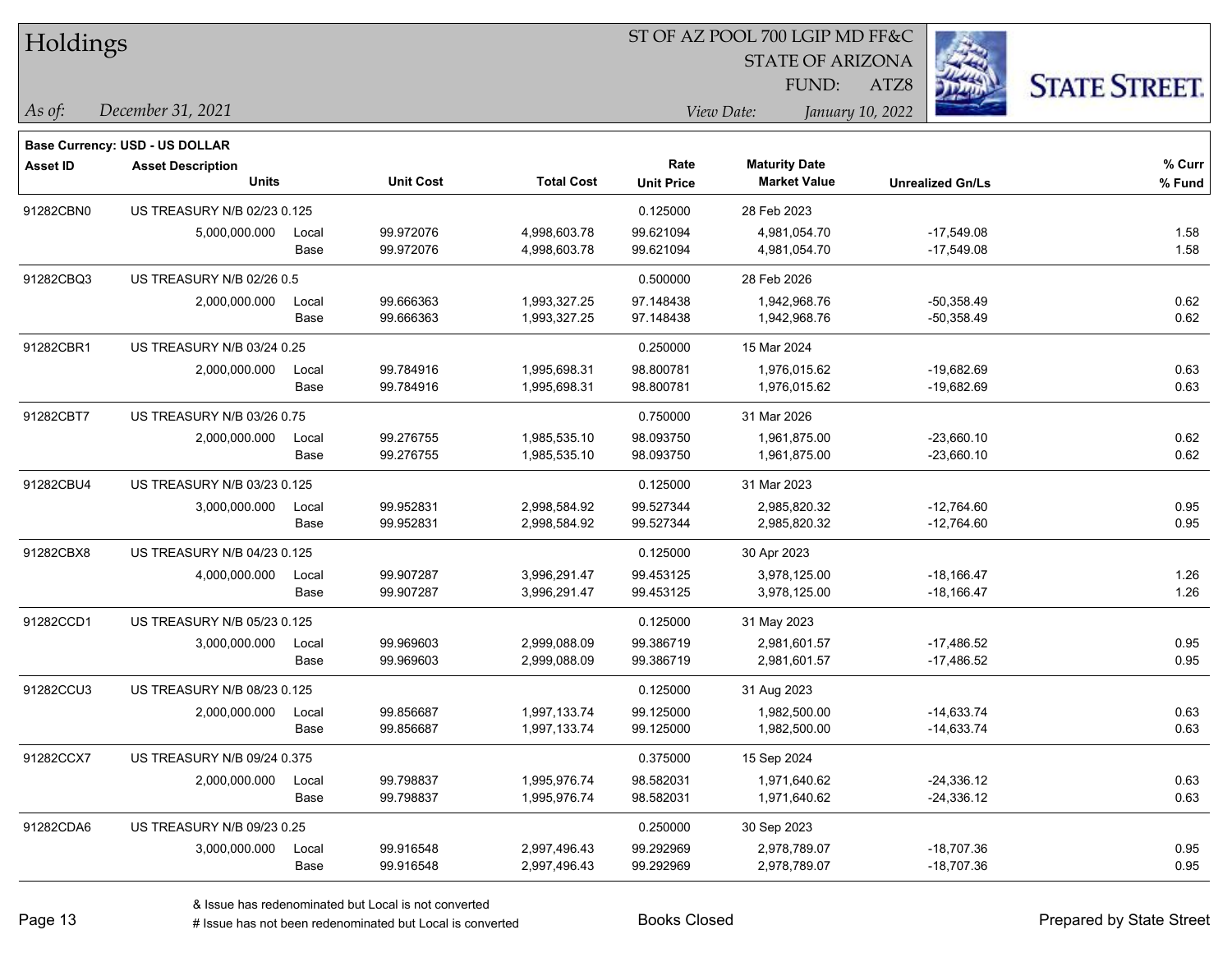| Holdings                  |                                       |       |                  |                   | ST OF AZ POOL 700 LGIP MD FF&C |                         |                         |                      |
|---------------------------|---------------------------------------|-------|------------------|-------------------|--------------------------------|-------------------------|-------------------------|----------------------|
|                           |                                       |       |                  |                   |                                | <b>STATE OF ARIZONA</b> |                         |                      |
|                           |                                       |       |                  |                   |                                | FUND:                   | ATZ8                    | <b>STATE STREET.</b> |
| $As$ of:                  | December 31, 2021                     |       |                  |                   |                                | View Date:              | January 10, 2022        |                      |
|                           | <b>Base Currency: USD - US DOLLAR</b> |       |                  |                   |                                |                         |                         |                      |
| Asset ID                  | <b>Asset Description</b>              |       |                  |                   | Rate                           | <b>Maturity Date</b>    |                         | % Curr               |
|                           | <b>Units</b>                          |       | <b>Unit Cost</b> | <b>Total Cost</b> | <b>Unit Price</b>              | <b>Market Value</b>     | <b>Unrealized Gn/Ls</b> | % Fund               |
| 91282CDE8                 | US TREASURY FRN 10/23 VAR             |       |                  |                   | 0.120018                       | 31 Oct 2023             |                         |                      |
|                           | 3,000,000.000                         | Local | 99.914835        | 2,997,445.04      | 100.014161                     | 3,000,424.83            | 2,979.79                | 0.95                 |
|                           |                                       | Base  | 99.914835        | 2,997,445.04      | 100.014161                     | 3,000,424.83            | 2,979.79                | 0.95                 |
| <b>US DOLLAR Total</b>    |                                       |       |                  |                   |                                |                         |                         |                      |
|                           | 258,696,698.710                       | Local |                  | 259,549,186.36    |                                | 257,892,710.92          | $-1,656,475.44$         | 81.85                |
| Original Face:            | 110,514,553.000                       | Base  |                  | 259,549,186.36    |                                | 257,892,710.92          | $-1,656,475.44$         | 81.85                |
| <b>FIXED INCOME Total</b> |                                       |       |                  |                   |                                |                         |                         |                      |
|                           | 258,696,698.710                       | Base  |                  | 259,549,186.36    |                                | 257,892,710.92          | $-1,656,475.44$         | 81.85                |
| Original Face:            | 110,514,553.000                       |       |                  |                   |                                |                         |                         |                      |

Page 14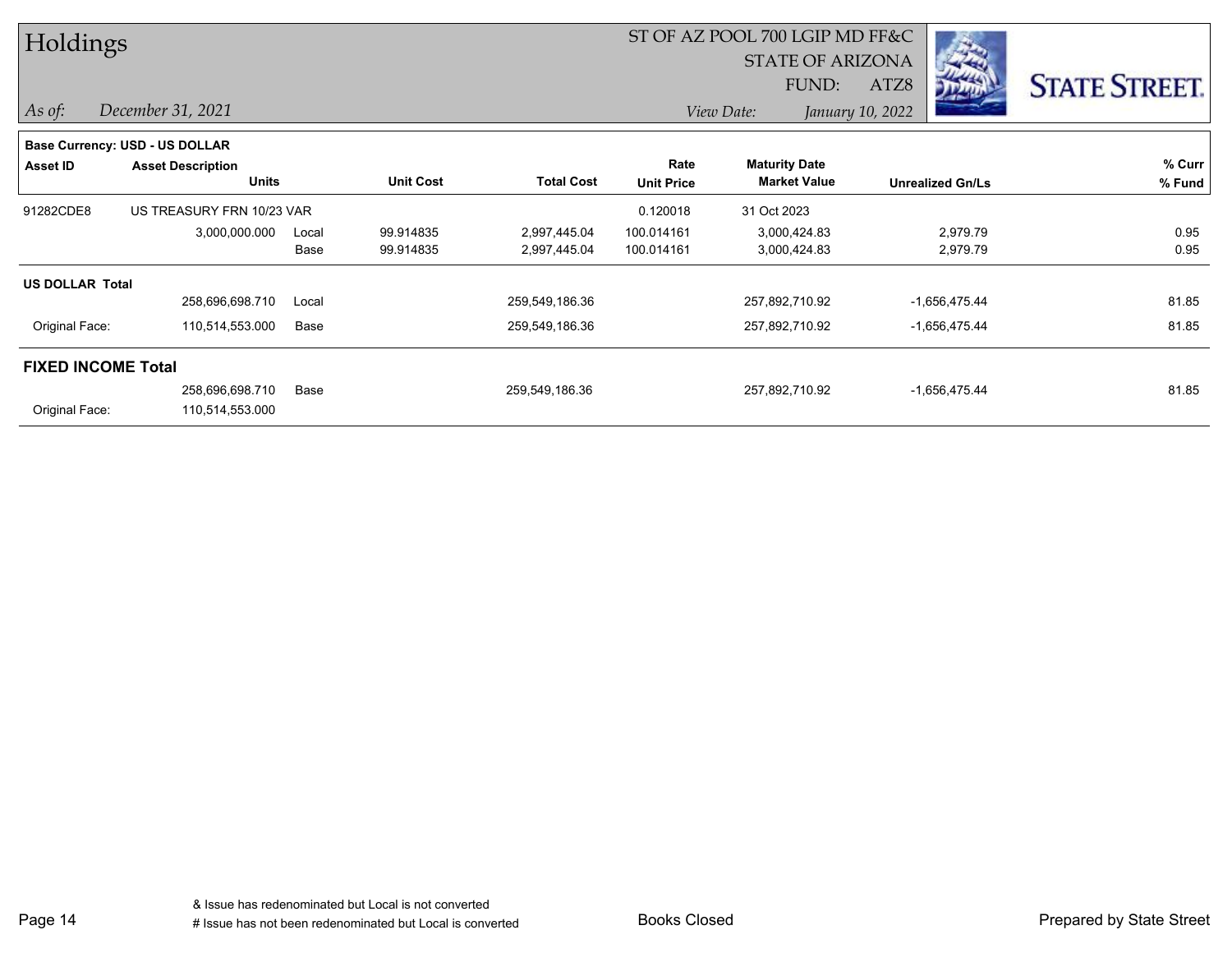| Holdings          |                                       |      |                                       | ST OF AZ POOL 700 LGIP MD FF&C |                         |                         |                      |
|-------------------|---------------------------------------|------|---------------------------------------|--------------------------------|-------------------------|-------------------------|----------------------|
|                   |                                       |      |                                       |                                | <b>STATE OF ARIZONA</b> |                         |                      |
|                   |                                       |      |                                       |                                | FUND:                   | ATZ8                    | <b>STATE STREET.</b> |
| $ $ As of:        | December 31, 2021                     |      |                                       |                                | View Date:              | January 10, 2022        |                      |
|                   | <b>Base Currency: USD - US DOLLAR</b> |      |                                       |                                |                         |                         |                      |
| Asset ID          | <b>Asset Description</b>              |      |                                       | Rate                           | <b>Maturity Date</b>    |                         | % Curr               |
|                   | <b>Units</b>                          |      | <b>Unit Cost</b><br><b>Total Cost</b> | <b>Unit Price</b>              | <b>Market Value</b>     | <b>Unrealized Gn/Ls</b> | % Fund               |
| <b>FUND Total</b> |                                       |      |                                       |                                |                         |                         |                      |
|                   | 315,876,841.700                       | Base | 316,726,794.63                        |                                | 315,064,963.61          | $-1,661,831.02$         | 100.00               |
| Original Face:    | 110,514,553.000                       |      |                                       |                                |                         |                         |                      |

Page 15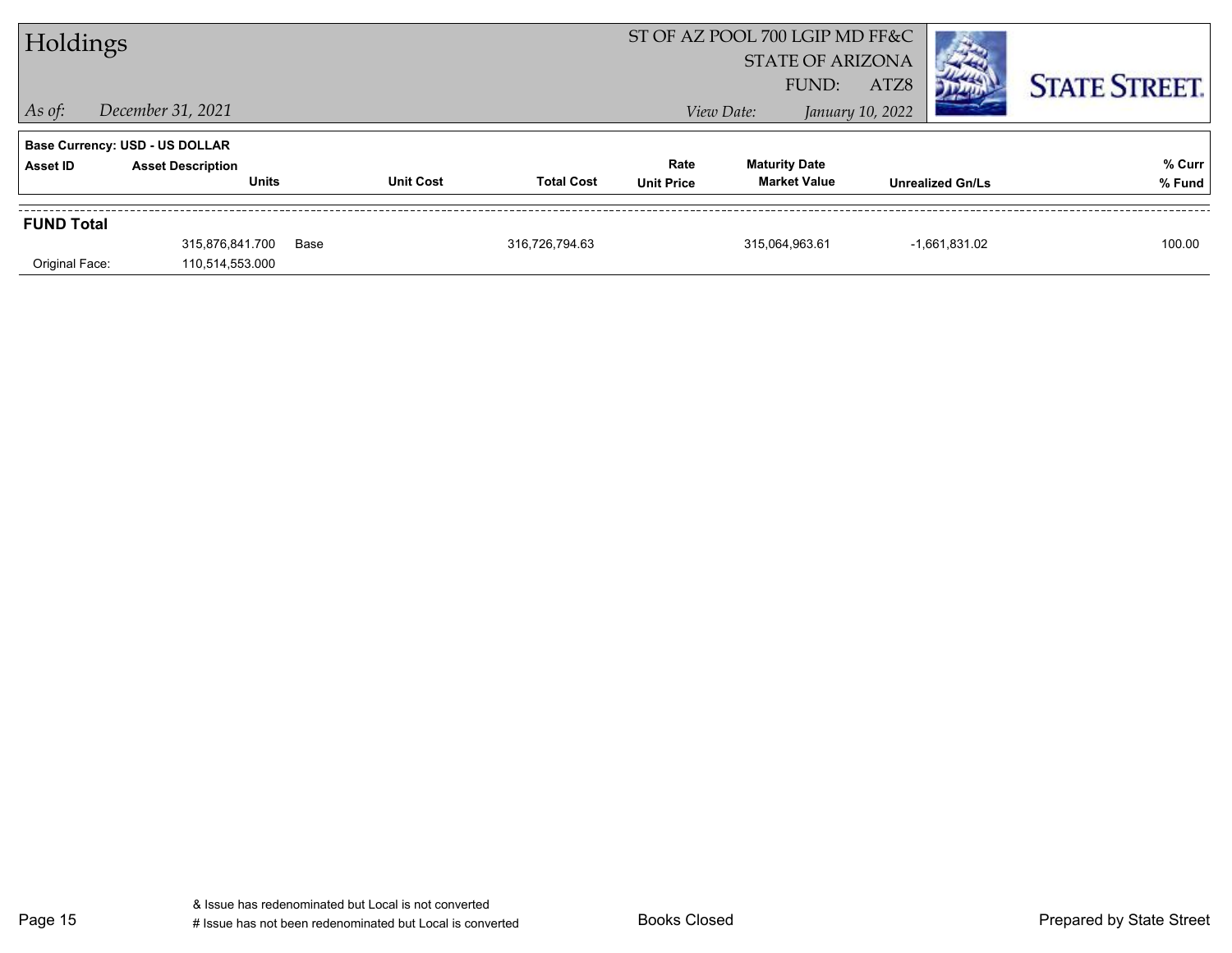## Currency Summary

*As of: December 31, 2021*

## ST OF AZ POOL 700 LGIP MD FF&C

STATE OF ARIZONA

ATZ8



*View Date:January 10, 2022*

| Dase Ourlelicy.OOD - OO DOLLAR |                 |       |                   |                     | % Currency |                         |                          |                           |
|--------------------------------|-----------------|-------|-------------------|---------------------|------------|-------------------------|--------------------------|---------------------------|
|                                | <b>Units</b>    |       | <b>Total Cost</b> | <b>Market Value</b> | % Fund     | <b>Unreal Sec Gn/Ls</b> | <b>Unreal Curr Gn/Ls</b> | <b>Total Unreal Gn/Ls</b> |
| <b>US DOLLAR</b>               |                 |       |                   |                     |            |                         | Exchange Rate:           | 1.000000                  |
| <b>CASH</b>                    |                 |       |                   |                     |            |                         |                          |                           |
|                                | 142,518.860     | Local | 142,518.86        | 142,518.86          | 0.05       | 0.00                    |                          | 0.00                      |
|                                |                 | Base  | 142,518.86        | 142,518.86          | 0.05       | 0.00                    | 0.00                     | 0.00                      |
| <b>CASH EQUIVALENT</b>         |                 |       |                   |                     |            |                         |                          |                           |
|                                | 57,037,624.130  | Local | 57,035,089.41     | 57,029,733.83       | 18.10      | $-5,355.58$             |                          | $-5,355.58$               |
|                                |                 | Base  | 57,035,089.41     | 57,029,733.83       | 18.10      | $-5,355.58$             | 0.00                     | $-5,355.58$               |
| <b>FIXED INCOME</b>            |                 |       |                   |                     |            |                         |                          |                           |
|                                | 258,696,698.710 | Local | 259,549,186.36    | 257,892,710.92      | 81.85      | $-1,656,475.44$         |                          | $-1,656,475.44$           |
| Original Face:                 | 110,514,553.000 | Base  | 259,549,186.36    | 257,892,710.92      | 81.85      | $-1,656,475.44$         | 0.00                     | $-1,656,475.44$           |
| <b>US DOLLAR Total</b>         |                 |       |                   |                     |            |                         |                          |                           |
|                                | 315,876,841.700 | Local | 316,726,794.63    | 315,064,963.61      | 100.00     | $-1,661,831.02$         |                          | $-1,661,831.02$           |
| Original Face:                 | 110,514,553.000 | Base  | 316,726,794.63    | 315,064,963.61      | 100.00     | $-1,661,831.02$         | 0.00                     | $-1,661,831.02$           |
| <b>FUND Total</b>              |                 |       |                   |                     |            |                         |                          |                           |
|                                | 315,876,841.700 | Base  | 316,726,794.63    | 315,064,963.61      | 100.00     | $-1,661,831.02$         | 0.00                     | $-1,661,831.02$           |
| Original Face:                 | 110,514,553.000 |       |                   |                     |            |                         |                          |                           |
|                                |                 |       |                   |                     |            |                         |                          |                           |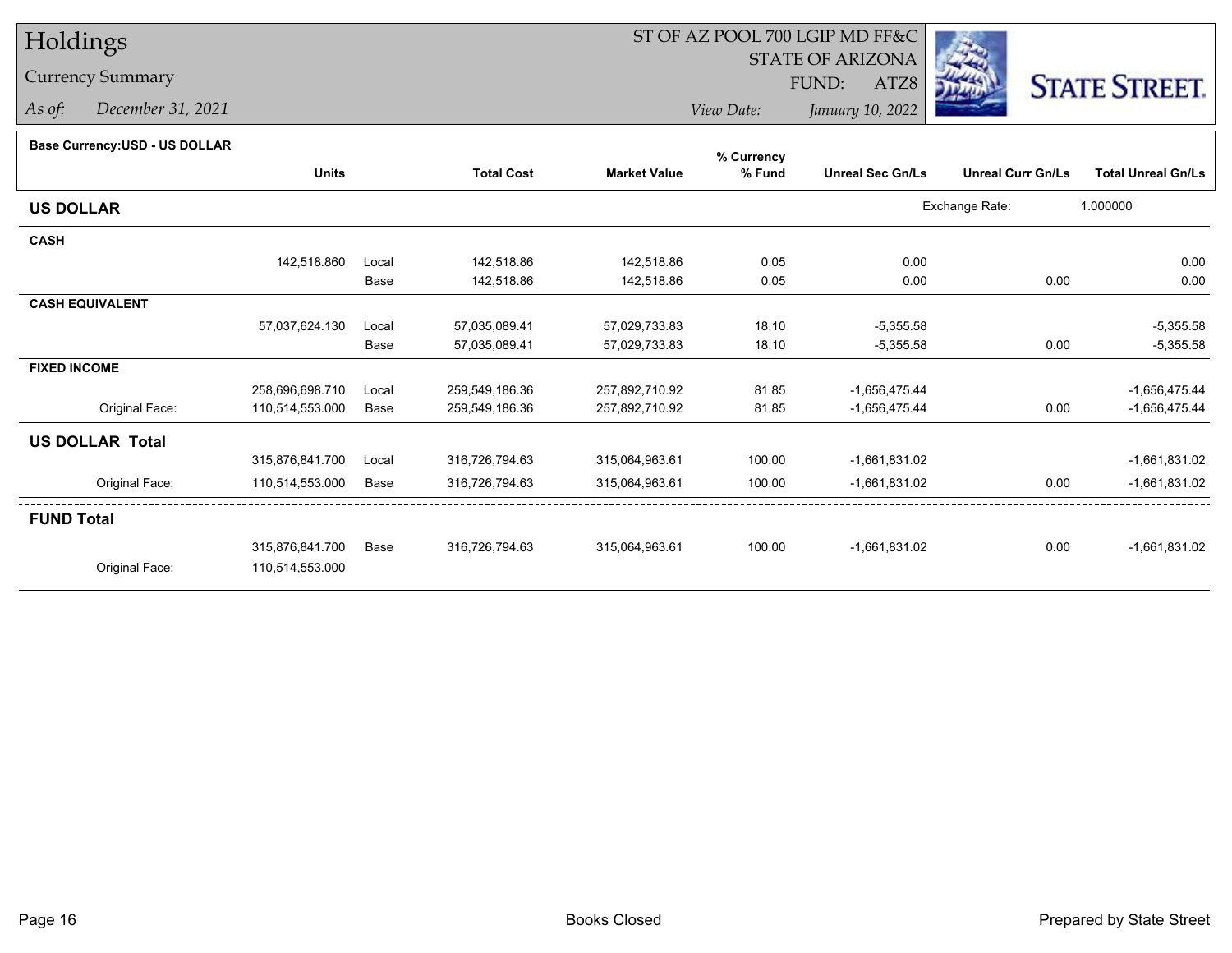| Holdings             |                                |                   |                     | ST OF AZ POOL 700 LGIP MD FF&C |                         |                          |                           |
|----------------------|--------------------------------|-------------------|---------------------|--------------------------------|-------------------------|--------------------------|---------------------------|
| <b>Asset Summary</b> |                                |                   |                     |                                | <b>STATE OF ARIZONA</b> |                          |                           |
|                      |                                |                   |                     |                                | FUND:<br>ATZ8           |                          | <b>STATE STREET.</b>      |
| As of:               | December 31, 2021              |                   |                     | View Date:                     | January 10, 2022        |                          |                           |
|                      | Base Currency: USD - US DOLLAR |                   |                     |                                |                         |                          |                           |
|                      | <b>Units</b>                   | <b>Total Cost</b> | <b>Market Value</b> | % Fund                         | <b>Unreal Sec Gn/Ls</b> | <b>Unreal Curr Gn/Ls</b> | <b>Total Unreal Gn/Ls</b> |
| <b>CASH</b>          |                                |                   |                     |                                |                         |                          |                           |
| <b>US DOLLAR</b>     |                                |                   |                     |                                |                         |                          |                           |
|                      | 142,518.860                    | 142,518.86        | 142,518.86          | 0.05                           | 0.00                    | 0.00                     | 0.00                      |
| <b>CASH Total</b>    |                                |                   |                     |                                |                         |                          |                           |
|                      | 142,518.860                    | 142,518.86        | 142,518.86          | 0.05                           | 0.00                    | 0.00                     | 0.00                      |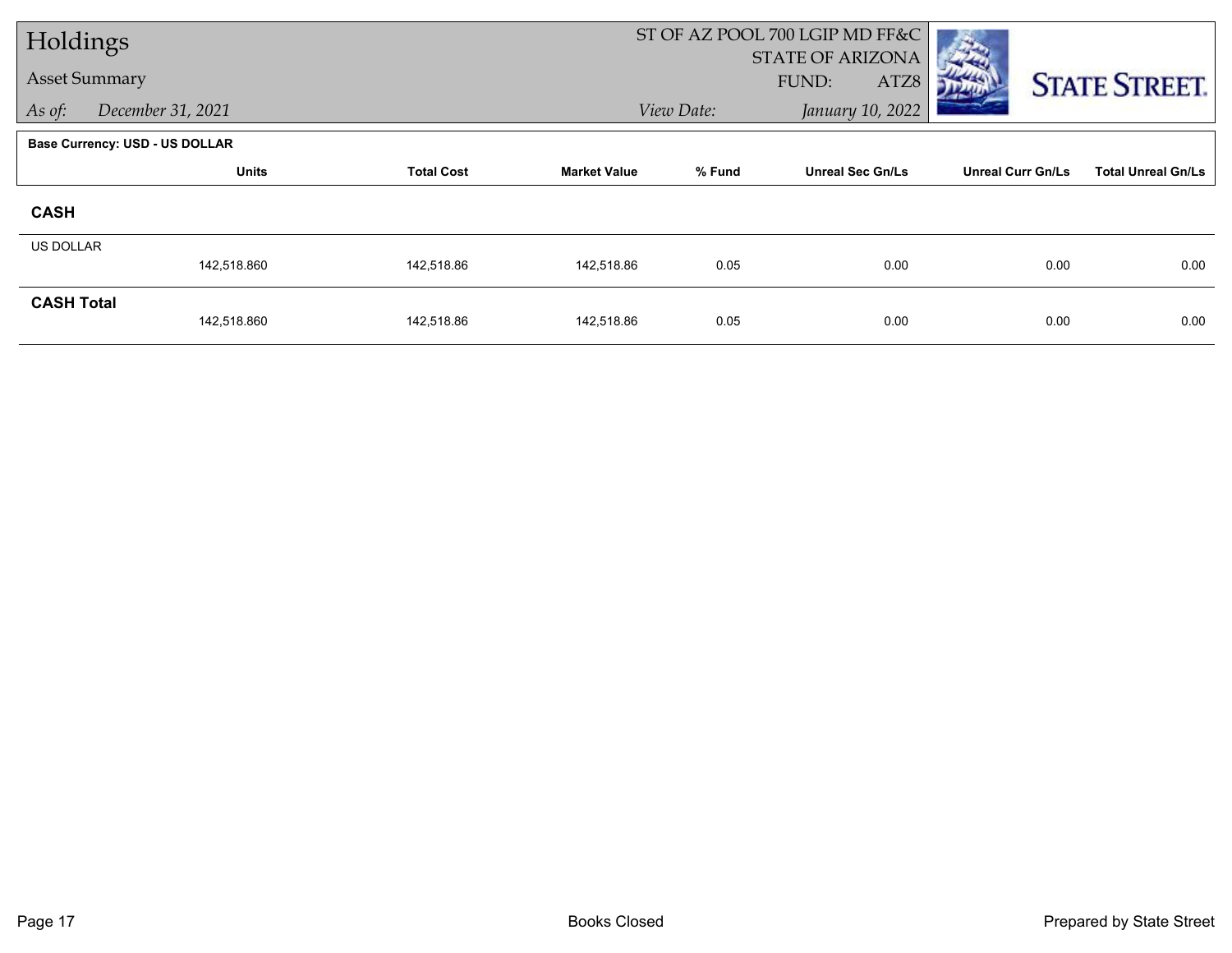| Holdings  |                                       |                   |                     |            | ST OF AZ POOL 700 LGIP MD FF&C |                          |                           |
|-----------|---------------------------------------|-------------------|---------------------|------------|--------------------------------|--------------------------|---------------------------|
|           |                                       |                   |                     |            | <b>STATE OF ARIZONA</b>        |                          |                           |
|           | <b>Asset Summary</b>                  |                   |                     |            | FUND:<br>ATZ8                  |                          | <b>STATE STREET.</b>      |
| As of:    | December 31, 2021                     |                   |                     | View Date: | January 10, 2022               |                          |                           |
|           | <b>Base Currency: USD - US DOLLAR</b> |                   |                     |            |                                |                          |                           |
|           | <b>Units</b>                          | <b>Total Cost</b> | <b>Market Value</b> | % Fund     | <b>Unreal Sec Gn/Ls</b>        | <b>Unreal Curr Gn/Ls</b> | <b>Total Unreal Gn/Ls</b> |
|           | <b>CASH EQUIVALENT</b>                |                   |                     |            |                                |                          |                           |
| US DOLLAR |                                       |                   |                     |            |                                |                          |                           |
|           | 57,037,624.130                        | 57,035,089.41     | 57,029,733.83       | 18.10      | $-5,355.58$                    | 0.00                     | $-5,355.58$               |
|           | <b>CASH EQUIVALENT Total</b>          |                   |                     |            |                                |                          |                           |
|           | 57,037,624.130                        | 57,035,089.41     | 57,029,733.83       | 18.10      | $-5,355.58$                    | 0.00                     | $-5,355.58$               |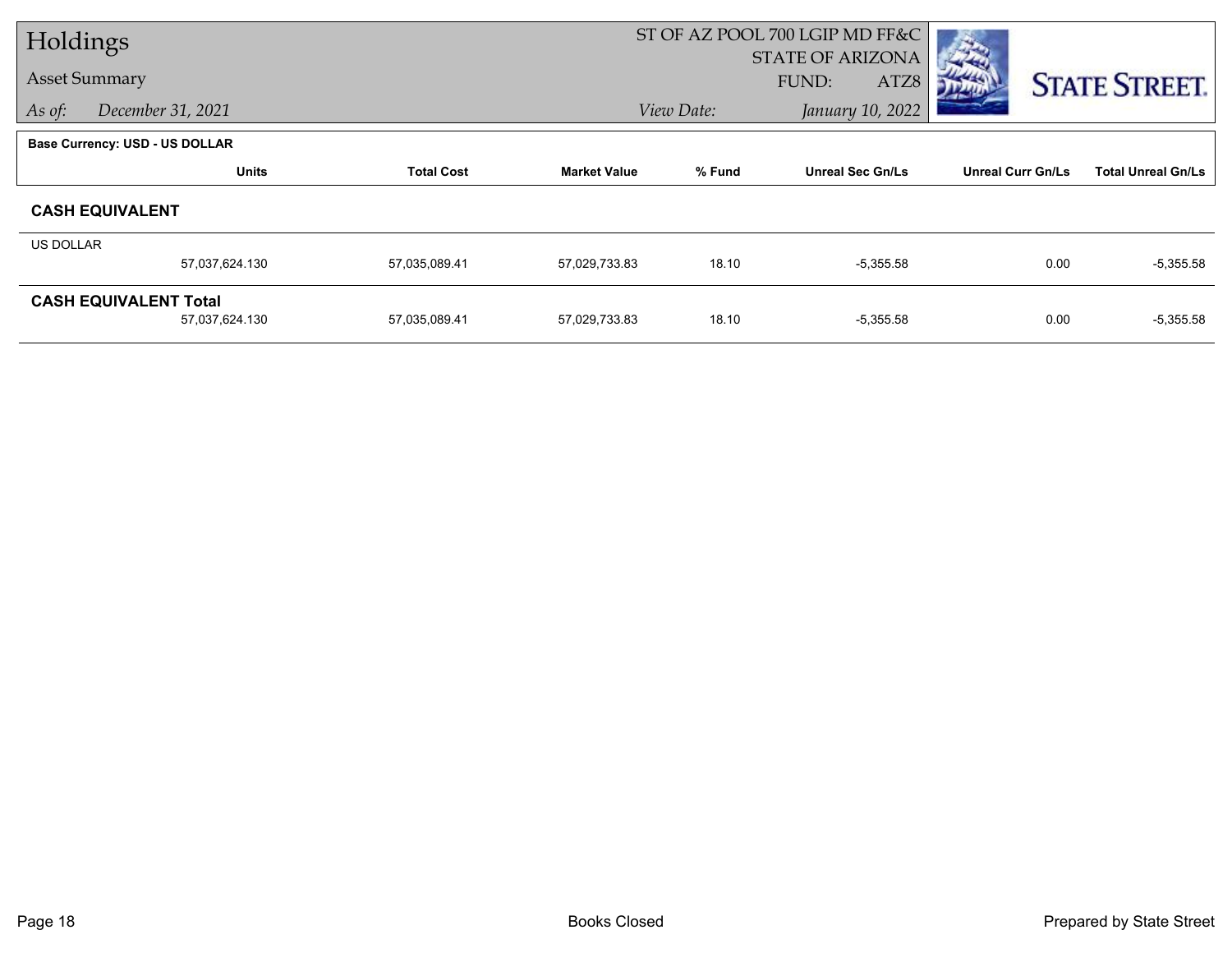| Holdings         |                                       |                   |                     | ST OF AZ POOL 700 LGIP MD FF&C |                         |                          |                           |
|------------------|---------------------------------------|-------------------|---------------------|--------------------------------|-------------------------|--------------------------|---------------------------|
|                  |                                       |                   |                     |                                | <b>STATE OF ARIZONA</b> |                          |                           |
|                  | <b>Asset Summary</b>                  |                   |                     |                                | FUND:<br>ATZ8           |                          | <b>STATE STREET.</b>      |
| As of:           | December 31, 2021                     |                   |                     | View Date:                     | January 10, 2022        |                          |                           |
|                  | <b>Base Currency: USD - US DOLLAR</b> |                   |                     |                                |                         |                          |                           |
|                  | <b>Units</b>                          | <b>Total Cost</b> | <b>Market Value</b> | % Fund                         | <b>Unreal Sec Gn/Ls</b> | <b>Unreal Curr Gn/Ls</b> | <b>Total Unreal Gn/Ls</b> |
|                  | <b>FIXED INCOME</b>                   |                   |                     |                                |                         |                          |                           |
| <b>US DOLLAR</b> |                                       |                   |                     |                                |                         |                          |                           |
|                  | 258,696,698.710                       | 259,549,186.36    | 257,892,710.92      | 81.85                          | $-1,656,475.44$         | 0.00                     | $-1,656,475.44$           |
|                  | <b>FIXED INCOME Total</b>             |                   |                     |                                |                         |                          |                           |
|                  | 258,696,698.710                       | 259,549,186.36    | 257,892,710.92      | 81.85                          | $-1,656,475.44$         | 0.00                     | $-1,656,475.44$           |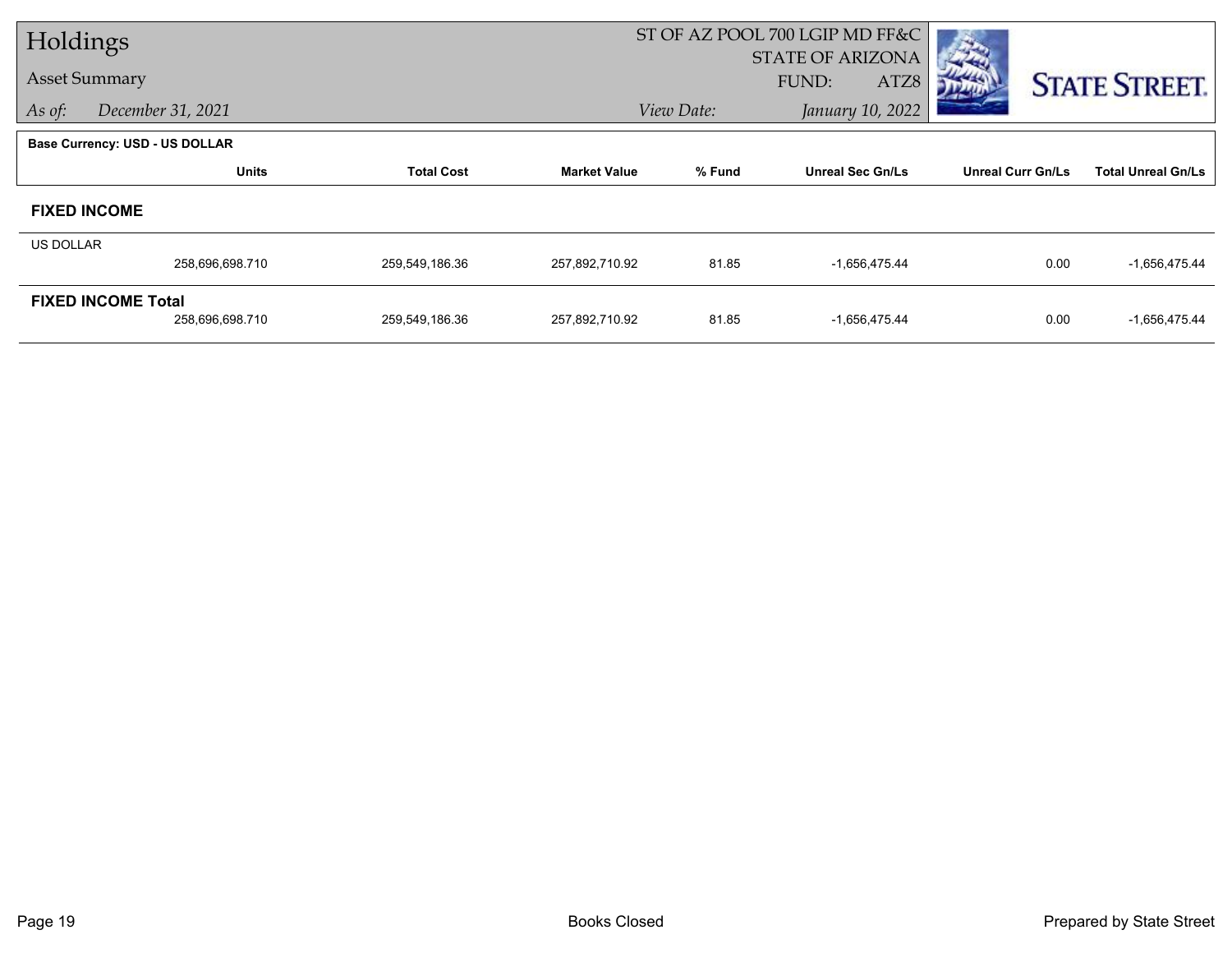| Holdings                              |                      |                   | ST OF AZ POOL 700 LGIP MD FF&C |                         |                         |                   |                           |  |
|---------------------------------------|----------------------|-------------------|--------------------------------|-------------------------|-------------------------|-------------------|---------------------------|--|
|                                       |                      |                   |                                | <b>STATE OF ARIZONA</b> |                         |                   |                           |  |
|                                       | <b>Asset Summary</b> |                   |                                |                         | ATZ8<br>FUND:           |                   | <b>STATE STREET.</b>      |  |
| As of:                                | December 31, 2021    |                   |                                | View Date:              |                         |                   |                           |  |
| <b>Base Currency: USD - US DOLLAR</b> |                      |                   |                                |                         |                         |                   |                           |  |
|                                       | <b>Units</b>         | <b>Total Cost</b> | <b>Market Value</b>            | % Fund                  | <b>Unreal Sec Gn/Ls</b> | Unreal Curr Gn/Ls | <b>Total Unreal Gn/Ls</b> |  |
| <b>FUND Total</b>                     |                      |                   |                                |                         |                         |                   |                           |  |
|                                       | 315,876,841.700      | 316,726,794.63    | 315,064,963.61                 | 100.00                  | $-1,661,831.02$         | 0.00              | $-1,661,831.02$           |  |